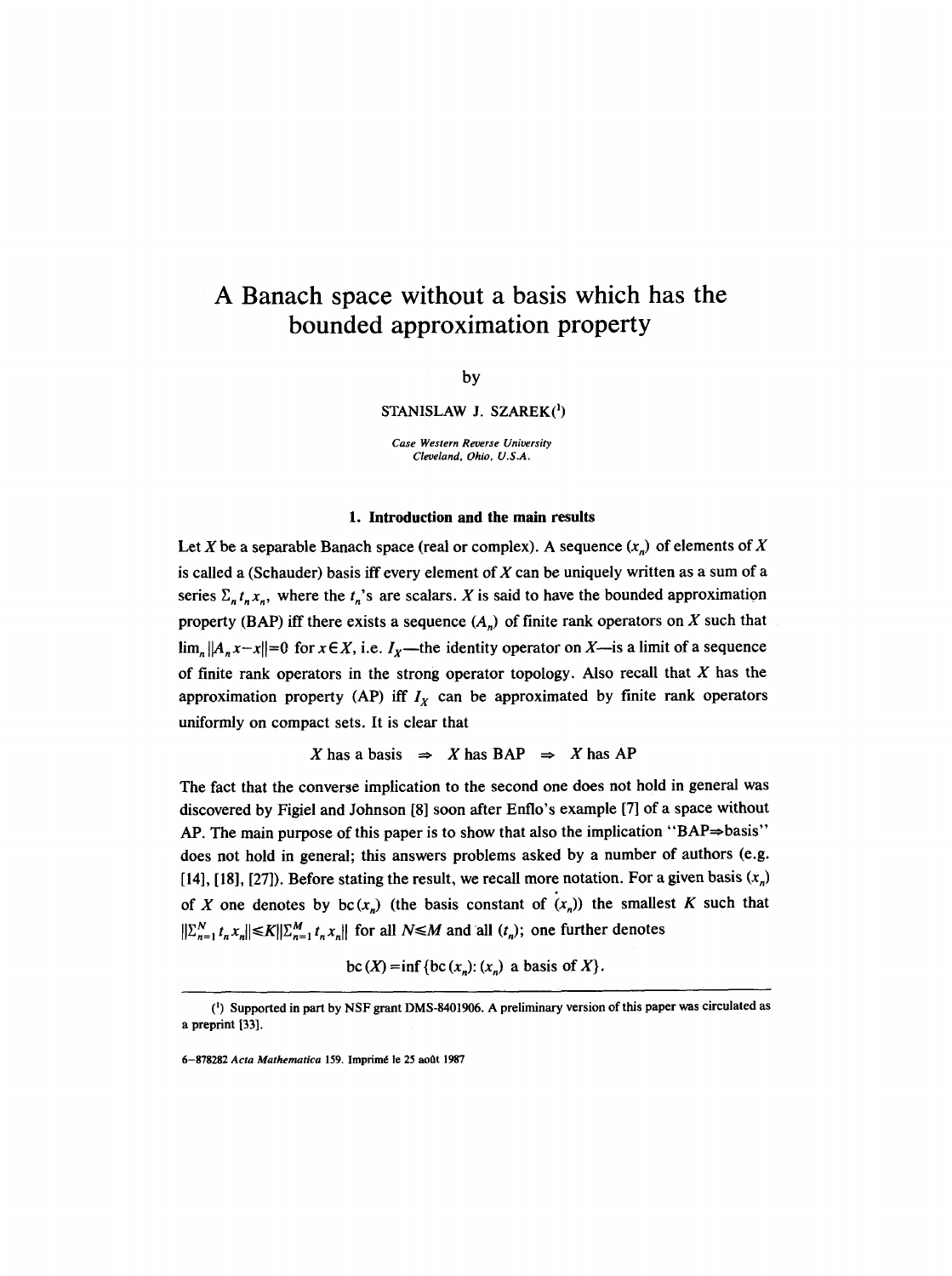82 s. J. SZAREK

X is said to have the local basis structure (LBS) iff  $X=\overline{U_nE_n}$ , where  $E_n \subset E_{n+1}$  are finite dimensional subspaces of X with bc( $E_n$ ) $\leq C$ , C a universal constant (this concept was studied under the name "finite dimensional supspace basis property" by L. Pujara [24], [25], it appears also in [27]; the author learned about it from A. Pelczynski). It is clear that if  $X$  has a basis, then it has LBS. Now we can state

THEOREM 1.1. *There exists a separable superreflexive Banach space with the bounded approximation property (in fact with unconditional finite dimensional decomposition) which does not have local basis structure and consequently does not have a basis.* 

Recall that X is said to *havefinite dimensional decomposition* (FDD) if there exists a sequence of finite dimensional subspaces  $(X_n)$  such that every  $x \in X$  can be uniquely written as a sum of a series  $\Sigma_n x_n$  with  $x_n \in X_n$  (or, equivalently, if  $I_x$  is a limit of a sequence of commuting finite rank projections in the strong operator topology). An FDD is called *unconditional* if all series  $x = \sum_{n} x_n$  converge unconditionally.

Theorem 1.1 shows that the property of having a basis is not inherited by complemented subspaces (cf. [14], [20]). Moreover, it follows from Theorem 1.1 and  $[13]$  that

COROLLARY 1.2. *There exist reflexive Banach spaces X, Y such that both Y and X~ Y have bases but X does not.* 

Since, by a result of Grothendieck [12], for reflexive (or separable dual) spaces AP and BAP coincide, our argument yields the first example of a reflexive space with AP but no basis. The space we construct to prove the theorem is a variant of a space not admitting complex structure from [32]. Similarly as in [32], the construction uses the ideas from [3], [31] and indirectly [10], [30]. The method we present is apparently the third (after [7] and [23]) essentially different approach to proving that an infinite dimensional space does not have a basis; for finite dimensional analogues see [11] or [30].

Let us note here that Theorem 1.1 settles also another open problem (asked e.g. by Pelczynski in the early seventies): does every Banach space have local basis structure? As an illustration of this concept and a motivation for further results we state the following observation (to be proved in Section 5), which was known to Pelczynski in the late seventies.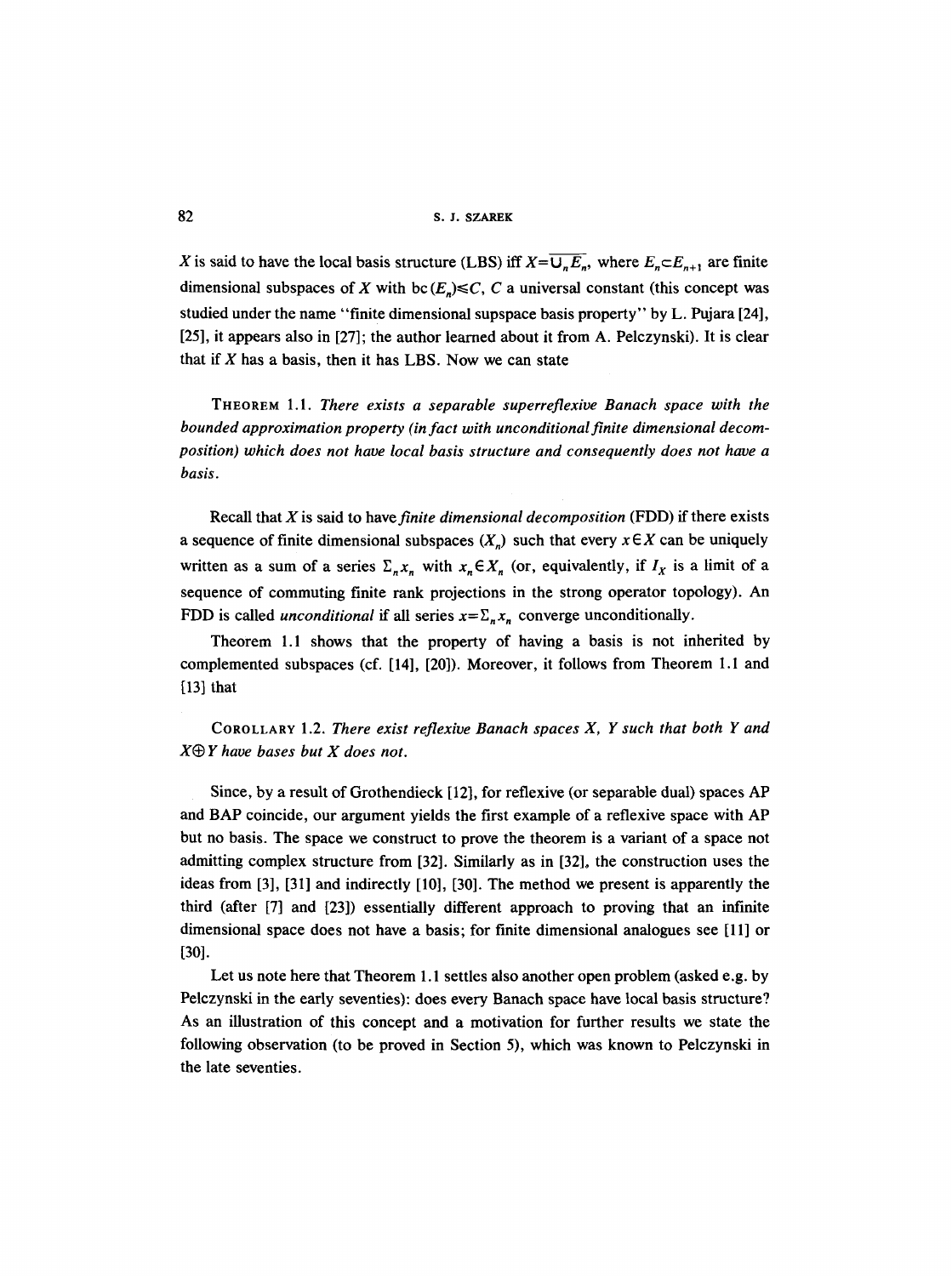PROPOSITION 1.3. If X contains  $\int_{-\infty}^{\infty}$ 's uniformly, then X has the local basis *structure.* 

We recall that X is said to contain  $l_{\infty}^{n}$ 's uniformly iff, for each  $n \in \mathbb{N}$ , there is a subspace  $F_n \subset X$  with  $d(F_n, l_\infty^n) \leq C_0$ , where  $C_0$  is a universal constant and  $d(E, F) = \inf \{ ||T|| \cdot ||T^{-1}|| : T : E \rightarrow F \text{ isomorphism} \}$  is the Banach-Mazur distance.

Let G be a compact metrizable Abelian group,  $\Gamma$  the dual group and  $\Lambda \subset \Gamma$ ; denote  $C_{\Lambda} = \{f \in C(G): \text{supp } f \subset \Lambda\}$ , where f is the Fourier transform of f. It is well known that every  $C_A$  has BAP. A recent result of Bourgain and Milman [4] states that either  $\Lambda$  is a Sidon set, in which case  $C_A$  is isomorphic to  $l_1(\Lambda)$ , or  $C_A$  contains  $l_\infty^n$ 's uniformly. We thus get

# COROLLARY 1.5. *Every space*  $C_A$  has both BAP and the local basis structure.

Since it is a well known open problem whether every  $C_A$  has a basis (and settling it in the case  $\Lambda = \mathbb{Z}^+$  by Bockarev [1] was a major event), it is tempting to conjecture that a separable Banach space with BAP and local basis structure has a basis. This is, however, false, as follows from our next results (see [18, Vol. II] or [22] for the definition of cotype).

PROPOSITION 1.5. *There exists a superreflexive Banach space X with unconditional* FDD *such that whenever B is any Banach space of coptype 2, then XO)B fails to have the local basis structure.* 

We postpone the proof until Section 5. Now Propositions 1.3 and 1.5 imply

COROLLARY 1.6. *If X is as in Proposition* 1.5, and  $Z=X\oplus (\bigoplus_{n=1}^{\infty} l_1^n)_{l_1}$ , then

(a) *Z fails to have the local basis structure, hence basis* 

(b) *Z\* has the local basis structure (and, obviously,* BAP), *but fails to have a basis.* 

This shows that in general it may happen that Z has LBS while  $Z^*$  does not, even if Z is reflexive and has BAP (cf. Remark 4.2). There is, however, a related concept, which is inherited—at least in the reflexive case—by dual spaces and which we will now identify. We will say that a Banach space  $X$  has the local  $\Pi$ -basis structure (LIIBS) iff there exists a sequence  $E_1 \subset E_2 \subset \ldots$  of finite dimensional supspaces of X and a sequence of projections  $(P_n)$ ,  $P_n: X \to E_n$ , such that  $X=\overline{U_nE_n}$ , supbc $(E_n) < \infty$ ,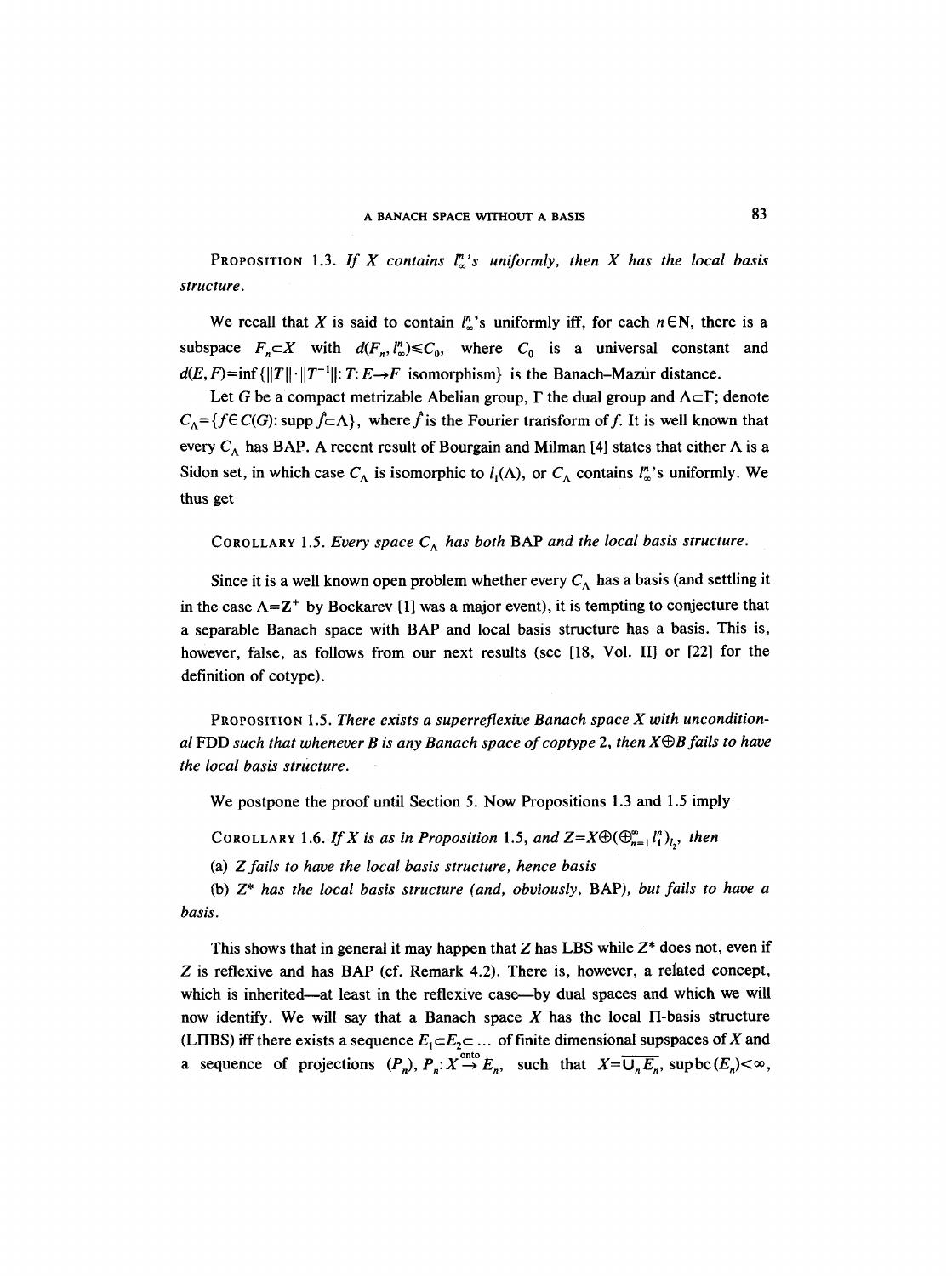$\sup_n ||P_n|| < \infty$  (this was called "a B<sub>y</sub>-space" in [25]). It is clear that if a space has a basis, then it has LHBS and that if it has LHBS, then it has BAP and LBS. We thus have

COROLLARY 1.7. *The reflexive space Z'from Corollary* 1.6 *has* FDD *and the local basis structure but fails to have the local H-basis structure.* 

All things considered, the right and natural question to ask in this direction is:

*Problem* 1.8. If a separable Banach space has LIIBS, does it have a basis?

In other words, can we redo---for spaces with a basis instead of  $l_p^{\prime\prime}$ 's---the part of the theory of  $\mathcal{L}_p$ -spaces corresponding to [14, Theorem 5.1], even though we can not redo the part corresponding to [17, Theorem III(c)]? Notice that the methods of [14, Theorem 4.1, Lemma 4.2] show that, at least in the reflexive case, if X has LIIBS, then it has an FDD, say  $(X_n)$ , and, moreover, we can assume that  $E_n = X_1 + X_2 + ... + X_n$  works in the definitions of LHBS. A positive answer to Problem 1.8, however unlikely, would add significance to the following.

*Problem* 1.9. Does every space  $C_A$  have LIIBS?

The papers [2] and [5] are relevant here. Probably a more interesting—and better known---question than Problem 1.8 is the following: Does a separable space with BAP have an FDD? Again, at least in the reflexive case, this reduces to: can we in the definition of BAP additionally require that the  $T_n$ 's are projections? The reader may consult [27] for a list of related problems.

The organization of the paper is as follows:

Section 2 lists known facts and preliminary results.

Section 3 contains the proof of our main technical result, Proposition 3.1.

In Section 4 we deduce the real version of Theorem 1.1 from Proposition 3.1.

Section 5 contains the proof of Proposition 1.4, additional results, remarks and some open problems.

Finally, in Section 6 we show how to obtain the complex version of Theorem 1.1 and present some of its strengthenings.

We use the standard Banach space notation as can be found e.g. in [18]. The less widely used concepts are explained where they appear for the first time; the reader may also consult [32, Section 2]. To avoid unnecessary repetitions let us agree that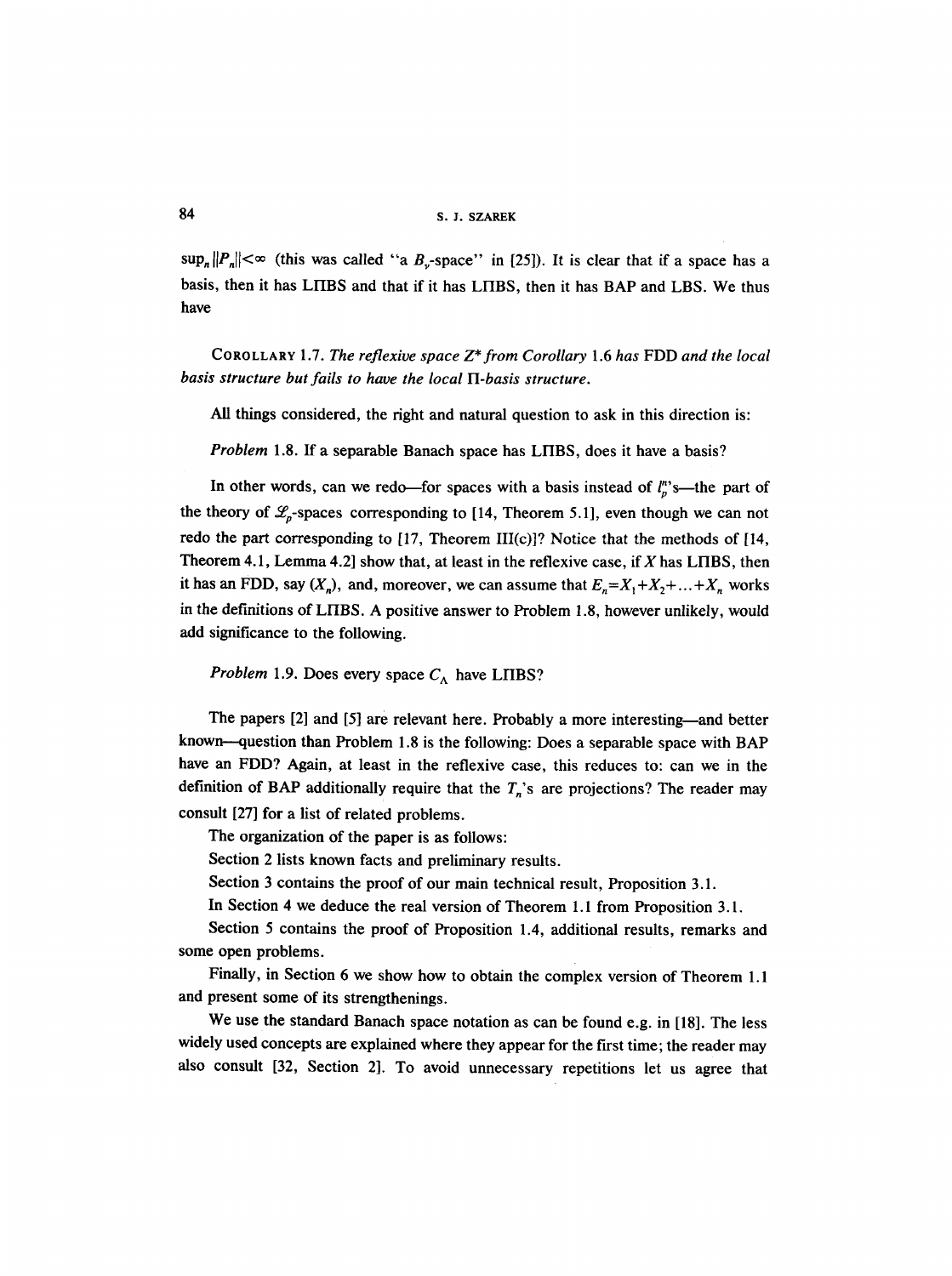$C, c, c', c$ , etc. will denote universal constants while e.g.  $c(\delta)$  will denote a constant depending only on a parameter  $\delta$ .

## **2. Known and preliminary results**

We start by introducing some notation. We say that a normed space satisfies the Grothendieck theorem with constant C iff  $\pi_1(T) \leq C ||T||$  for all  $T \in L(X, Y)$  where  $\pi_n(\cdot)$ denotes the usual p-absolutely summing norm (see [18, vol. II, p. 63-64]). If  $H$  is an inner product space and  $T \in L(H)$  is compact, we denote by  $(s_i(T))_{i=1}^{\dim H}$  the sequence of s-numbers of T (i.e. the eigenvalues of  $|T| = (T^*T)^{1/2}$ , counted with multiplicity and arranged in the nonincreasing order). We also define the quasi-norm  $||T||_{C_0} = \sum_j \min \{s_j(T), 1\}$ ;  $||\cdot||_{C_0}$  satisfies the triangle inequality (see [6, Proposition 16]), but is not positively homogeneous. In [31] and [32] we used a somewhat different  $\|\cdot\|_{C_{\alpha}}$ , which, however, differs from the present one by a factor of at most 2.

Let us recall the following result from [31, Theorem 1.5], which was stated in the present form in [32].

THEOREM 2.1. *Given*  $\delta \in (0, 1)$  *and*  $n \in \mathbb{N}$  *there exists a norm*  $\|\cdot\|$  *on*  $\mathbb{R}^n$  *such that if*  $X=(\mathbb{R}^n, \|\cdot\|),$  *then* 

(i) *X* is isometric to a quotient of  $l_1^N$  with  $N \le 2n$ ,

(ii)  $\|\cdot\|_{\infty} \leq \|\cdot\| \leq \| \cdot \|_{\infty} \leq n^{1/2} \|\cdot\|_{\infty}$  *(equivalently, n<sup>-1/2</sup>B*<sup>n</sup><sub>2</sub> $\subset B_1^n \subset B(X) \subset B_2^n$ , where B(X) is *the unit ball of X and*  $B_{p}^{n}$  *the unit ball of*  $\binom{n}{p}$ *,* 

(iii)  $[vol(B(X))/vol(n^{-1/2}B_{\nu}^{n})]^{1/n} \leq 8$ , where  $vol(\cdot)$  denotes the usual Lebesgue *measure in*  $\mathbb{R}^n$ ,

(iv) *X satisfies the Grothendieck theorem with constant C,* 

(v) *if*  $||T||_{L(X)} \le c(\delta) n^{1/2}$ , then  $||T-\lambda I||_{C_{\delta}} \le \delta n$  for some  $\lambda \in \mathbb{R}$ .

Recall that if  $T \in L(Y, Z)$ , then one denotes  $\gamma_2(T) = \inf \{||A|| \cdot ||B|| : A \in L(Y, l_2),\}$  $B \in L(l_2, Z)$ ,  $BA = T$ . We have the following

PROPOSITION 2.2. Let  $X=(\mathbb{R}^n, \|\cdot\|)$  *be the space from Theorem 2.1 (for some*  $\delta \in (0, 1)$ ,  $n \in \mathbb{N}$ ) and let  $\alpha \in (0, 1)$ . Then there exists a subspace  $X_0 \subset \mathbb{R}^n$ , codim  $X_0 \leq \alpha n$ , *such that* 

$$
||Tx||_2 \le c_0(\alpha) \gamma_2(T) n^{-1/2} ||x||_2 \quad \text{for} \quad x \in X_0. \tag{1}
$$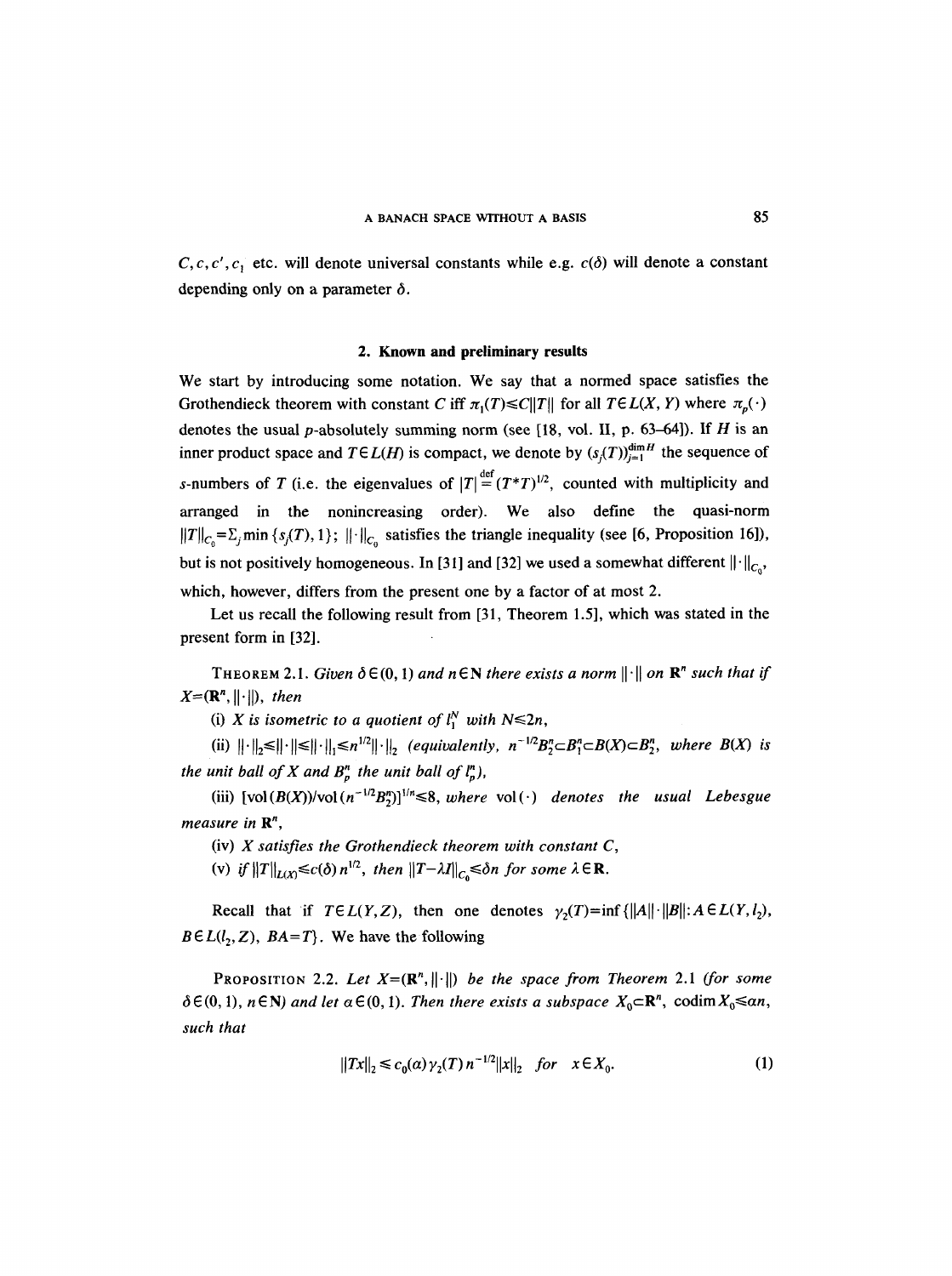*In particular*  $||T||_{C_0} \leq (a + c_0(a) \gamma_2(T) n^{-1/2}) n$ .

*Proof.* Clearly it is enough to prove (1), as it implies that at most *[an]* s-numbers of T are  $\geq c(\alpha)\gamma_2(T)n^{-1/2}$ . To this end, choose  $X_1 \subset \mathbb{R}^n$ , codim  $X_1 \leq \frac{1}{2}\alpha n$ , such that

$$
c_1(\alpha) n^{1/2} ||x||_2 \le ||x|| \le n^{1/2} ||x||_2 \quad \text{for} \quad x \in X_1. \tag{2}
$$

This can be done since, in the terminology of [34], (ii) and (iii) of Theorem 2.1 mean that the "volume ratio" of X with respect to the ellipsoid  $n^{-1/2}B_7^n$  does not exceed 8 and so we can apply [26, Theoreme 8] or [29, Remark 2]. Now set  $X_2 = X_1 \cap T^{-1}X_1$ , then codim  $X_2 \le \frac{2}{3}$ an. Choose  $A: X \rightarrow l_2$ ,  $B: l_2 \rightarrow X$  such that  $BA = T$  and  $||A|| \cdot ||B|| = \gamma_2(T)$ . By Theorem 2.1 (iv),

$$
\tau_2(T) \le \pi_1(T) \le \pi_1(A) \cdot ||B|| \le C||A|| \cdot ||B|| = C\gamma_2(T)
$$

and hence also  $\pi_2(T|_{X_2}) \leq C \gamma_2(T)$ . Now, by (2),

$$
\pi_2(T: (X_2, \|\cdot\|_2) \to (X_2, \|\cdot\|_2)) = \text{hs}(T|_{X_2}) \leq c_1(\alpha)^{-1} \cdot C \gamma_2(T)
$$

(here hs  $(S)=(\sum_{i} [s_i(S)]^2)^{1/2}$  denotes the Hilbert-Schmidt norm; it is well known that for operators on a Hilbert space  $\pi_2(\cdot)$ =hs ( $\cdot$ )). It then follows that at most *an*/3 of the snumbers of  $T|_{X_1}$  are  $\geq \sqrt{3}/\sqrt{3}$   $c_1(a)^{-1} \cdot C \cdot \gamma_2(T)$ , which proves (1) for some  $X_0 \subset X_2$  and  $c_0(a) = \sqrt{3/a} \ c_1(a)^{-1} \cdot C$ .

COROLLARY 2.3. *Given*  $n \in \mathbb{N}$ ,  $\delta \in (0, 1)$  *and*  $q \in [2, \infty]$  *there exists*  $Y_q = (\mathbb{R}^n, ||\cdot||^{(q)})$ *such that* 

(i)  $Y_q$  *is isometric to a subspace of*  $l_q^N$  with  $N \le 2n$ 

(ii) *if*  $||S||_{L(Y_p)} \le c'(\delta) n^{1/2-1/q}$ , then  $||S-\lambda I||_{C_0} \le \delta n$  for some  $\lambda \in \mathbb{R}$ 

(iii) *if*  $\alpha \in (0, 1)$  *and*  $T \in L(Y_a)$ *, then* 

$$
||T||_{C_{\alpha}} \leq (a + c'_0(a)\gamma_2(T) n^{1/q-1/2}) n.
$$

*Proof.* If  $q = \infty$ , then Corollary 2.3 follows by duality from Theorem 2.1 and Proposition 2.2. Indeed, set  $Y_{\infty} = X^*$ ; then (i) follows from Theorem 2.1(i). Since  $||T||_{C_0} = ||T^*||_{C_0}$  (duality induced by the usual Euclidean structure),

$$
\gamma_2(T^*: Y_\infty \to Y_\infty) = \gamma_2(T: X \to X)
$$
 and  $||S^*||_{L(Y_\infty)} = ||S||_{L(X)},$ 

(ii) and (iii) follow from Theorem 2.1 (v) and Proposition 2.2 respectively.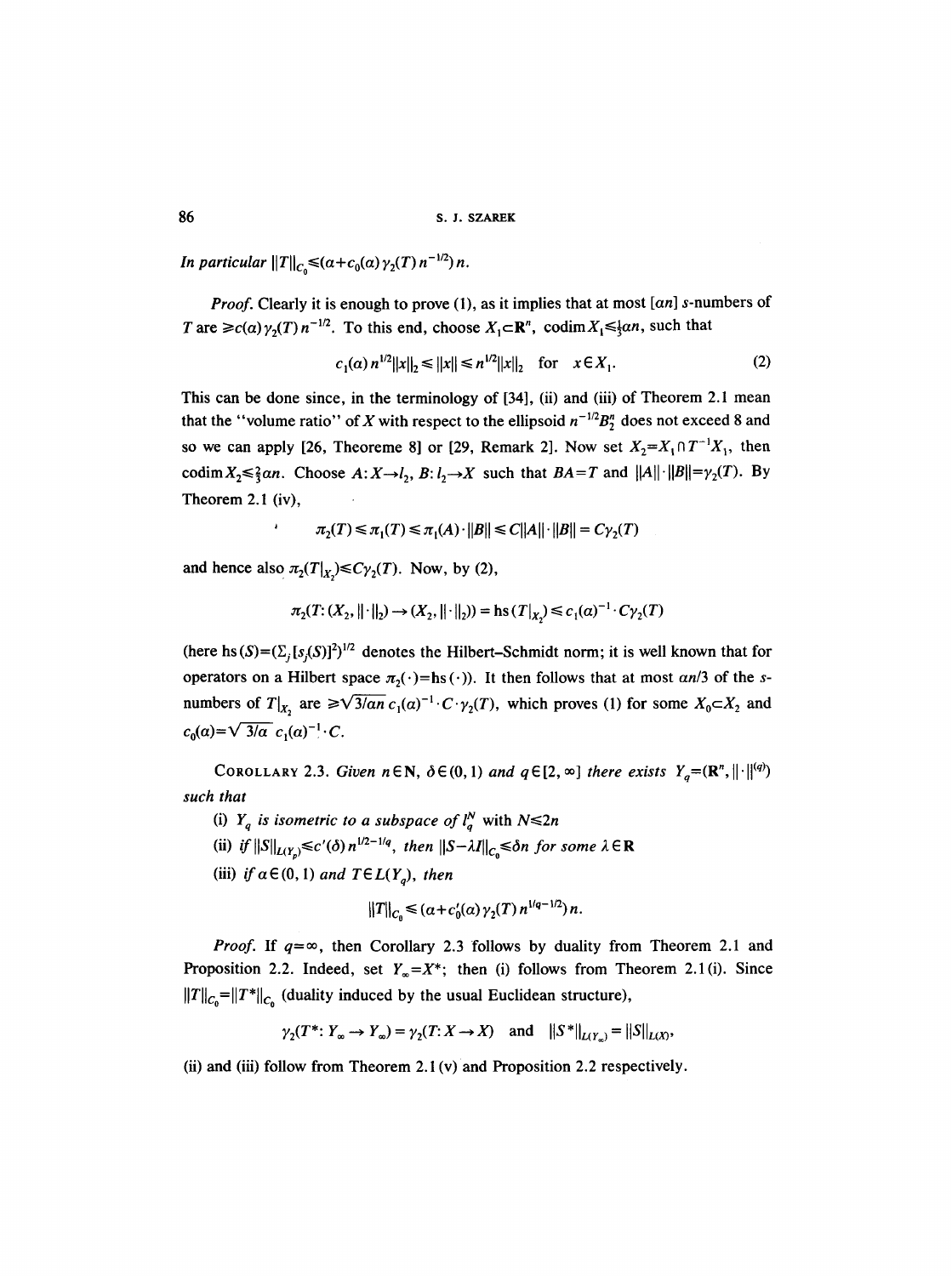If  $q \in [2, \infty)$ , we set  $Y_q$  to be the same linear submanifold of  $\mathbb{R}^N$  as  $Y_\infty$ , but endowed with the  $l_q^N$ -norm rather than  $l_\infty^N$ -norm. (i) is then automatically satisfied. Since  $||x||_{\infty} \le ||x||_{\infty} \le N^{1/q} ||x||_{\infty} \le 2^{1/q} n^{1/q} ||x||_{\infty}$ , (ii) and (iii) follow from the corresponding statements for  $Y_{\infty}$ . Let us also remark that for  $q=2$  the assertion of Corollary 2.3 is trivial.

We will also need

LEMMA 2.4. Let  $\beta \in (0,1)$ ,  $n \in \mathbb{N}$ . If  $T \in L(l_2^n)$  in such that  $||T-\frac{1}{2}I||_{C_0} \leq \beta n$ , then  $||T^2-|I||_C \leq 3\beta^{1/2}n$ .

*Proof.* Since  $||T-\frac{1}{2}I||_{C_0} \leq \beta n$ , at most  $\beta^{1/2}n$  s-numbers of  $T-\frac{1}{2}I$  are  $\geq \beta^{1/2}$  and so there exists a subspace  $E \subset l_2^n$ , codim  $E \leq \beta^{1/2}n$ , such that

$$
||Tx - \frac{1}{2}x||_2 \le \beta^{1/2}||x||_2 \text{ for } x \in E.
$$

Let  $E_1 = E \cap T^{-1}E$ , then  $\operatorname{codim} E_1 \leq 2\beta^{1/2}n$ . Now

$$
T^2 - \frac{1}{4}I = T(T - \frac{1}{2}I) + \frac{1}{2}(T - \frac{1}{2}I)
$$

and so if  $x \in E_1$  (hence  $Tx-\frac{1}{2}x \in E$ ), then

$$
||T^2x - \frac{1}{4}x||_2 \le ||T(Tx - \frac{1}{2}x)||_2 + \frac{1}{2}||Tx - \frac{1}{2}x||_2 \le [(\frac{1}{2} + \beta^{1/2})\beta^{1/2} + \frac{1}{2}\beta^{1/2}]||x||_2 = (\beta + \beta^{1/2})||x||_2.
$$

Therefore

$$
||T^2-\frac{1}{4}I||_{C_0}\leq 2\beta^{1/2}n+(1-2\beta^{1/2})n(\beta+\beta^{1/2})<3\beta^{1/2}n,
$$

as required. Of course this is not meant to be optimal, a more careful argument yields a bound  $(6+\ln{(1/\beta)})\beta n$ .

# **3. The "local" result**

Recall that a normed space  $Z$  is called  $D$ -Euclidean iff the Banach-Mazur distance  $d(Z, l_2^{\text{dim }Z}) \le D$ . If  $Z, Z'$  are normed spaces, we denote by  $Z \oplus Z'$  their direct sum in the  $l_2$ -sense, i.e. endowed with the norm  $\|(z, z')\| = (\|z\|^2 + \|z'\|^2)^{1/2}$ . We are now ready to state our main technical result, which appears to be of independent interest.

PROPOSITION 3.1. Given  $n \in \mathbb{N}$  and  $q \in [2, \infty]$  *there exists an n-dimensional sub-*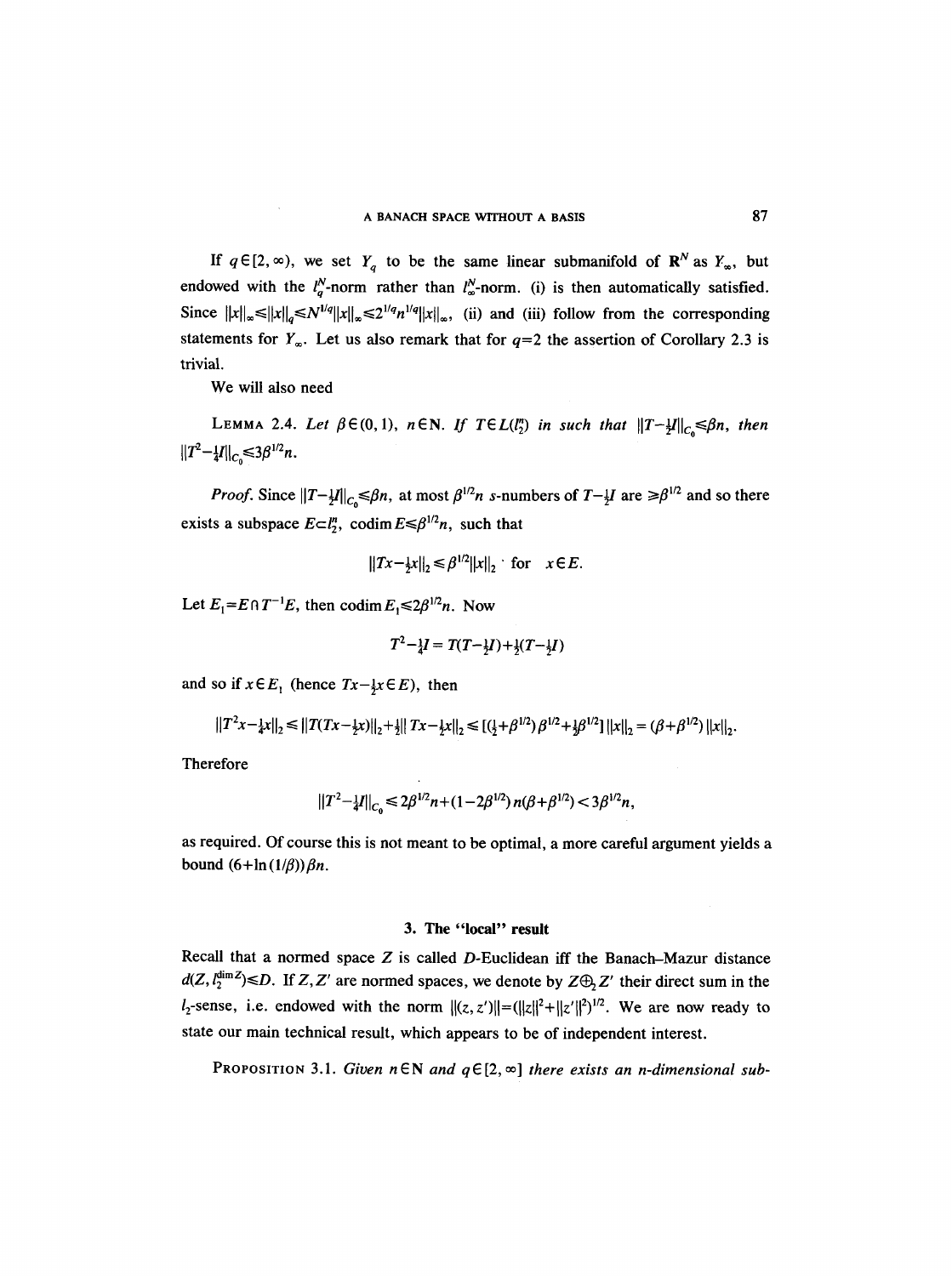*space Y*= $Y_a^m$  *of L<sub>a</sub> such that whenever F is a normed space such that all n-dimensional subspaces are D-Euclidean, then* 

bc 
$$
(Y \oplus F) \geq cn^{(1/2)(1/2-1/q)}D^{-1/2}
$$
.

*In particular bc*  $(Y \oplus L) \geq cn^{(1/2)(1/2-1/q)}$ .

*Proof.* Let  $Y = Y_q$  be given by Corollary 2.3 ( $\delta$  will be specified later). Let  $(x_j)$  be any basis of  $Y \oplus_2 F$ . Denote  $b = bc(x_i)$  and, to argue by contradiction, suppose that

$$
b < cn^{(1/2)(1/2 - 1/q)}D^{-1/2} \tag{3}
$$

(c to be specified later). Given  $m \le M = \dim(Y \oplus F)$  (possibly  $M = \infty$ ), denote by  $P_m$  the mth partial sum projection:  $P_m(\sum_{i=1}^M t_i x_i) = \sum_{i=1}^m t_i x_i$ ; then of course  $b = \sup_m ||P_m||$ . Consider the matrix representation

$$
P_m = \begin{bmatrix} S_m & B_m \\ A_m & C_m \end{bmatrix} \begin{bmatrix} Y \\ F \end{bmatrix}
$$

i.e.  $S_m$  is a (linear) operator on *Y*,  $A_m \in L(Y, F)$  etc. Clearly

$$
||S_m||_{L(Y)} \le b < c n^{(1/2)(1/2 - 1/q)} D^{-1/2} \le c'(\delta) n^{1/2 - 1/q}
$$

by  $(3)$ , if c is chosen so that

$$
c \leq c'(\delta) \tag{4}
$$

(actually for any c if  $n \ge n(c, \delta, q)$ ). Hence, by Corollary 2.3 (ii),  $||S_m - \lambda_m I||_c \le \delta n$  for some  $\lambda_m \in \mathbb{R}$ ; we can certainly assume that  $||S_m - \lambda_m I||_{C_0} = \inf_{\lambda \in \mathbb{R}} ||S_m - \lambda I||_{C_0}$ . Clearly  $\lambda_0=0$  and  $\lambda_M=1$  (or  $\lim_{m\to\infty}\lambda_m=1$  if  $M=\infty$ ). Notice also that since  $P_{m+1}-P_m$  is a rank one operator, we have also rank  $(S_{m+1}-S_m) \le 1$  and so  $||S_{m+1}-S_m||_{C_0} \le 1$ . Consequently  $\|(\lambda_{m+1}-\lambda_m|\wedge 1)\|n\|=\|\lambda_{m+1}I-\lambda_mI\|_{C_0}\leq \|S_{m+1}-\lambda_{m+1}I\|_{C_0}+\|S_{m}-\lambda_mI\|_{C_0}+\|S_{m+1}-S_m\|_{C_0}\leq 2\delta n+1$ and so  $|\lambda_{m+1}-\lambda_m|<3\delta$  provided that

$$
\delta \leq 1/3 \tag{5}
$$

and  $n \ge \delta^{-1}$ . Since it is clearly enough to prove the proposition for sufficiently large n, we only need to worry about the condition in  $(5)$ . It now follows that there exists  $k \le M$ such that  $|\lambda_k - \frac{1}{2}| < 2\delta$  (choose the smallest *m* such that  $\lambda_m \geq \frac{1}{2}$ , then  $k=m$  or  $k=m-1$ works). Hence  $||\lambda_k I - \frac{1}{2}I||_{C_0} < 2\delta n$  and so  $||S_k - \frac{1}{2}I||_{C_0} \leq 3\delta n$ . By Lemma 2.4,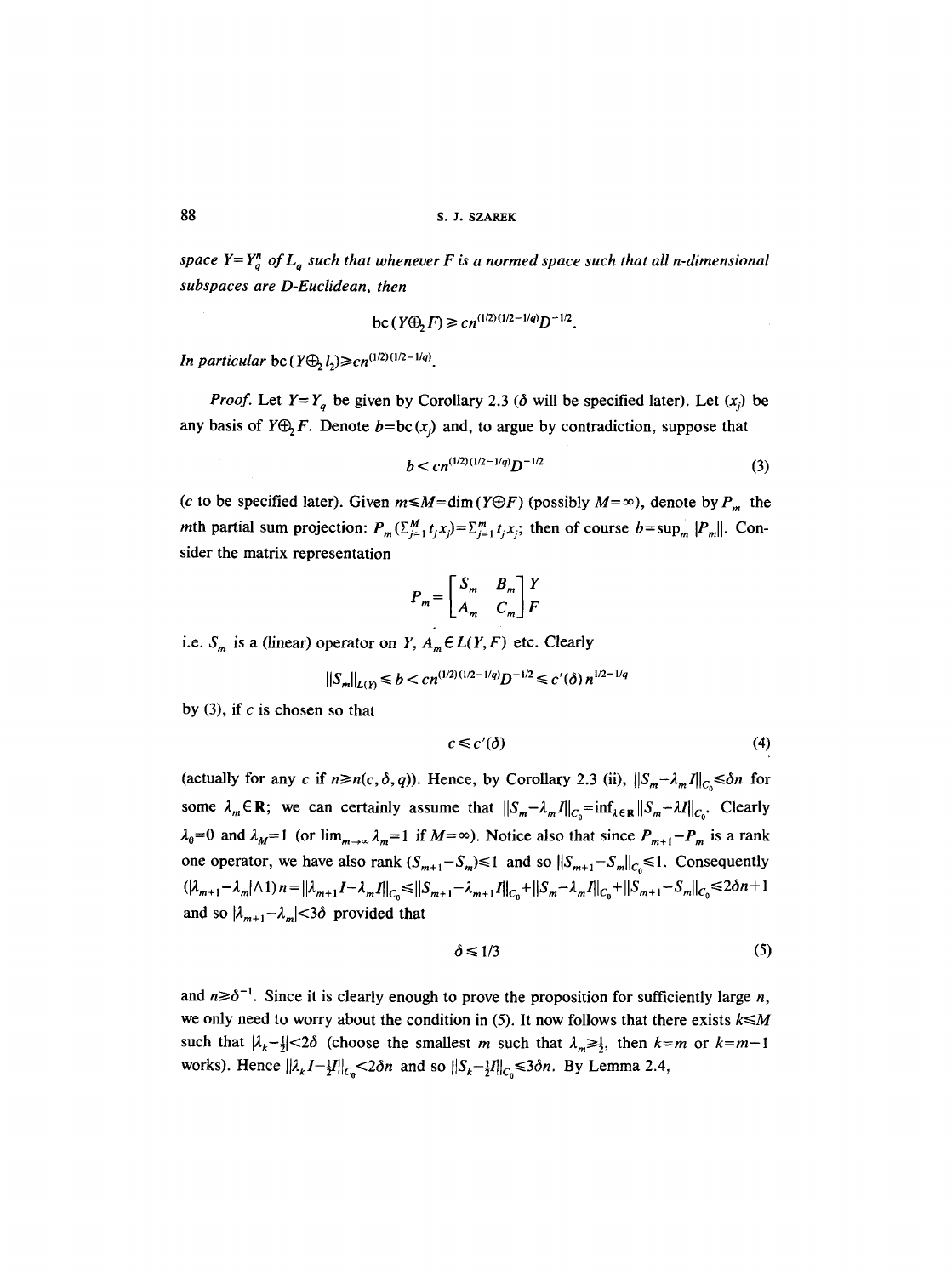$$
\|S_k^2 - \frac{1}{4}I\|_{C_0} \leq 3\sqrt{3\delta} n.
$$

Since  $P_k$  is a projection,  $P_k = P_k^2$  and so  $S_k = S_k^2 + B_k A_k$ . Consequently

$$
\frac{1}{4}I = (S_k^2 - \frac{1}{4}I) + B_k A_k - (S_k - \frac{1}{2}I)
$$

and

$$
\frac{1}{4}n = ||\frac{1}{4}I||_{C_0} \le ||S_k^2 - \frac{1}{4}I||_{C_0} + ||S_k - \frac{1}{2}I||_{C_0} + ||B_k A_k||_{C_0} \le (3\sqrt{3\delta} + \delta) n + ||B_k A_k||_{C_0}.
$$
 (6)

Now  $T=B_kA_k$  obviously factors through an *n*-dimensional subspace of F and so  $\gamma_2(T) \le ||B_k|| \cdot ||A_k|| \cdot D \le b^2D$ . Hence, by Corollary 2.3 (iii),

$$
||B_k A_k||_C \leq (a + c_0'(a) \cdot b^2 D n^{1/q-1/2}) n < (a + c^2 c_0'(a)) n
$$

(the second inequality follows from (3)). This combined with (6) gives

$$
1/4 < (3\sqrt{3\delta} + \delta) + (\alpha + c^2 c_0'(\alpha))
$$

and if  $\alpha$ ,  $\delta$  and  $c$  are chosen so that, in addition to (4) and (5),

$$
\alpha = 1/12
$$
,  $3\sqrt{3\delta} + \delta \le 1/12$ ,  $c^2 \le c'_0(1/12)^{-1} \cdot 1/12$ ,

a contradiction is obtained. This concludes the proof of Proposition 3.1.

*Remark* 3.2. A similar statement (with different constant c) can be shown for the "decomposition constant" of any finite dimensional decomposition with dimensions of factors not exceeding *n/2* (cf. Proposition 5.1).

#### **4. Construction of the space**

If  $(W_n)$  is a sequence of normed spaces, one defines the space

$$
(\bigoplus_n W_n)_{l_2} = \{ (w_n): \sum_n ||w_n||^2 < \infty \},\
$$

endowed with the norm  $||(w_n)|| = (\sum_{n} ||w_n||^2)^{1/2}$ . We have the following result, of which (the real version of) Theorem 1.1 is an immediate corollary.

PROPOSITION 4.1. For proper choice of sequences of reals  $q_k \downarrow 2$  and integers  $n_k \uparrow \infty$ , the space  $Z=(\bigoplus Y_{q_k}^{n_k})_{l_1}$  does not have a basis (with  $Y_q^{n_k}$ s given by Proposition 3.1). *Moreover, it does not have the local basis structure.* 

*Proof.* Define  $n_k$ ,  $q_k$  inductively by

(1)  $n_1=q_1=4$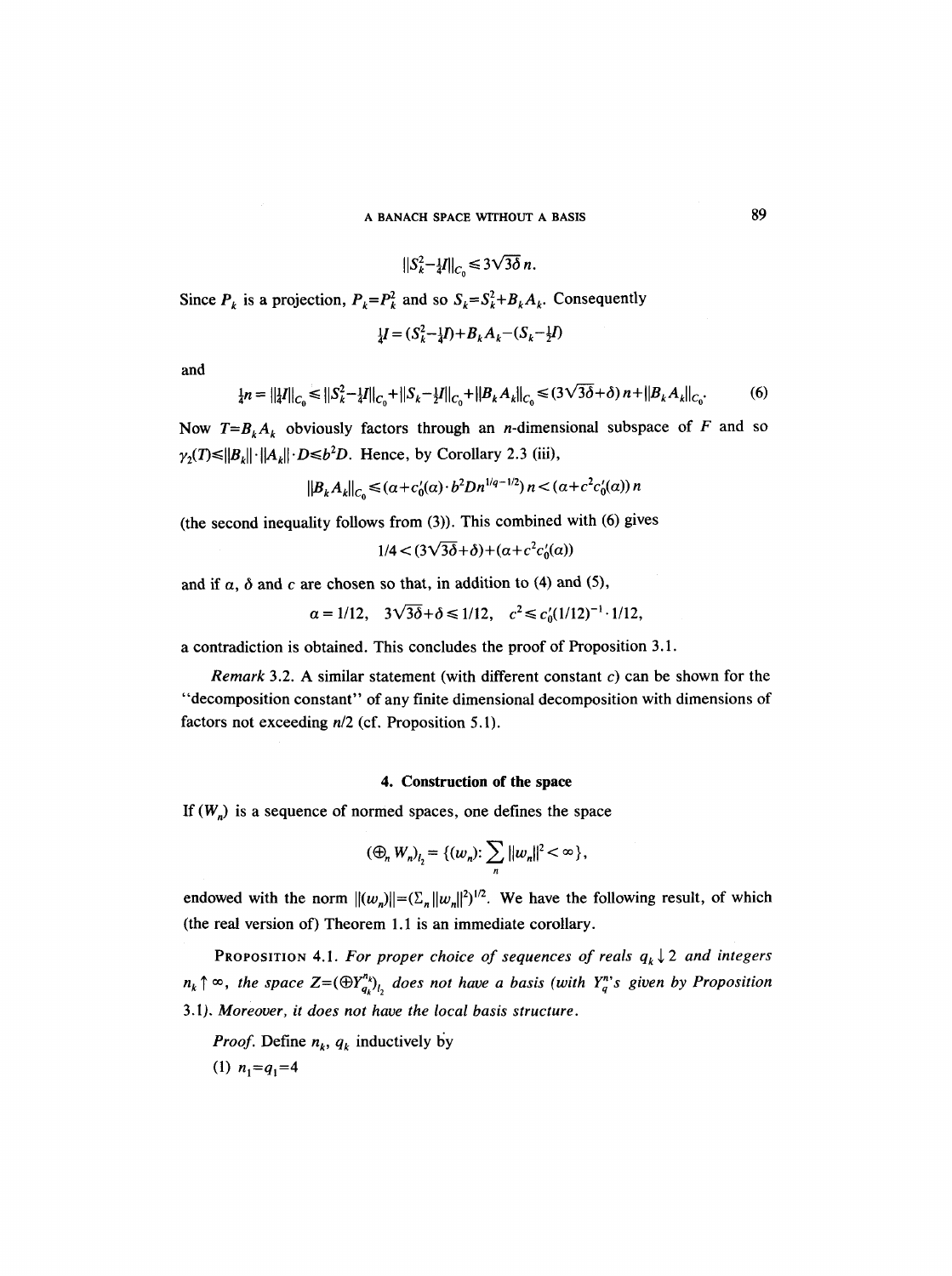(2) if  $(n_i)$ ,  $(q_i)$  were defined for  $j < k$ , choose  $q_k \in (2, q_{k-1})$  such that (a)  $n_{k-1}^{1/2-1/q_k} \leq 2$ 

and then  $n_k > n_{k-1}$  such that (b)  $n_k^{(1/2)(1/2-1/q_k)} \ge n_{k-1}$ .

Now fix  $k \ge 2$  and let  $Z_0 \subset Z$  be a subspace such that, identifying  $Y_{q_k}^{n_k}$  with its natural embedding into Z, we have  $Y_{q_k}^{n_k} \subset Z_0$ . Then  $Z_0 = Y_{q_k}^{n_k} \bigoplus F$ , where  $F \subset (\bigoplus_{j=k} Y_{q_j}^{n_j})_{l_2}$ . We claim that if E is an  $n_k$ -dimensional subspace of F, then E is  $n_{k-1}^{1/2}$ -Euclidean. Indeed, denoting by  $Q_j$  the natural projection of Z onto the *j*th factor, we have  $E \subset (\bigoplus_{j \neq k} Q_j E)$ <sub>k</sub> and

$$
d(Q_j E, l_2^{\dim Q_j E}) \leq (\dim Q_j E)^{1/2} \leq n_j^{1/2} \leq n_{k-1}^{1/2} \quad \text{for } j < k
$$

(by John's theorem), while

$$
d(Q_j E, l_2^{\dim Q_j E}) \leq (\dim Q_j E)^{1/2 - 1/q_j} \leq n_k^{1/2 - 1/q_{k+1}} \leq 2 \leq n_{k-1}^{1/2} \quad \text{for } j > k
$$

by the result of Lewis [15], (I) and (2) (a). Hence, by Proposition 3.1 and (2) (b),

$$
\mathrm{bc}\,(Z_0) \geq c n_k^{(1/2)(1/2-1/q_k)} n_{k-1}^{1/2} \geq c n_{k-1}^{1/2}.
$$

As  $n_k \uparrow \infty$ , it follows that Z does not have neither basis nor local basis structure.

*Remark* 4.2. Clearly the assertion of Proposition 4.1 remains true if we replace Z by  $Z\bigoplus_1 l_2$ ,  $Z^*$  or  $Z^*\bigoplus_1 l_2$  (cf. Proposition 1.5 and Corollary 1.6).

*Remark* 4.3. The construction we present can be modified to yield a space which has all properties of the example from [32]: does not admit complex structure, is not isomorphic to the Cartesian square of any Banach space. Also, the space Z from Proposition 4.1 is naturally isomorphic to a subspace of a Banach lattice, which is 2 convex and q-concave for any  $q>2$ , in particular is of type 2 and cotype q for any  $q>2$ . This should be compared with the result of Szankowski [28] that if every subspace of  $X$ has the AP, then X is of type p for any  $p < 2$  and of cotype q for every  $q > 2$  and with Proposition 1.3 from this paper. Of course, in view of e.g. Proposition 1.5 this is not always the case for spaces without LBS, but one can still ask if every such space has the "coptype 2<sup>+</sup>" property. Equivalently, if X contains  $l_q^s$ " uniformly for some  $q>2$ , does X have LBS?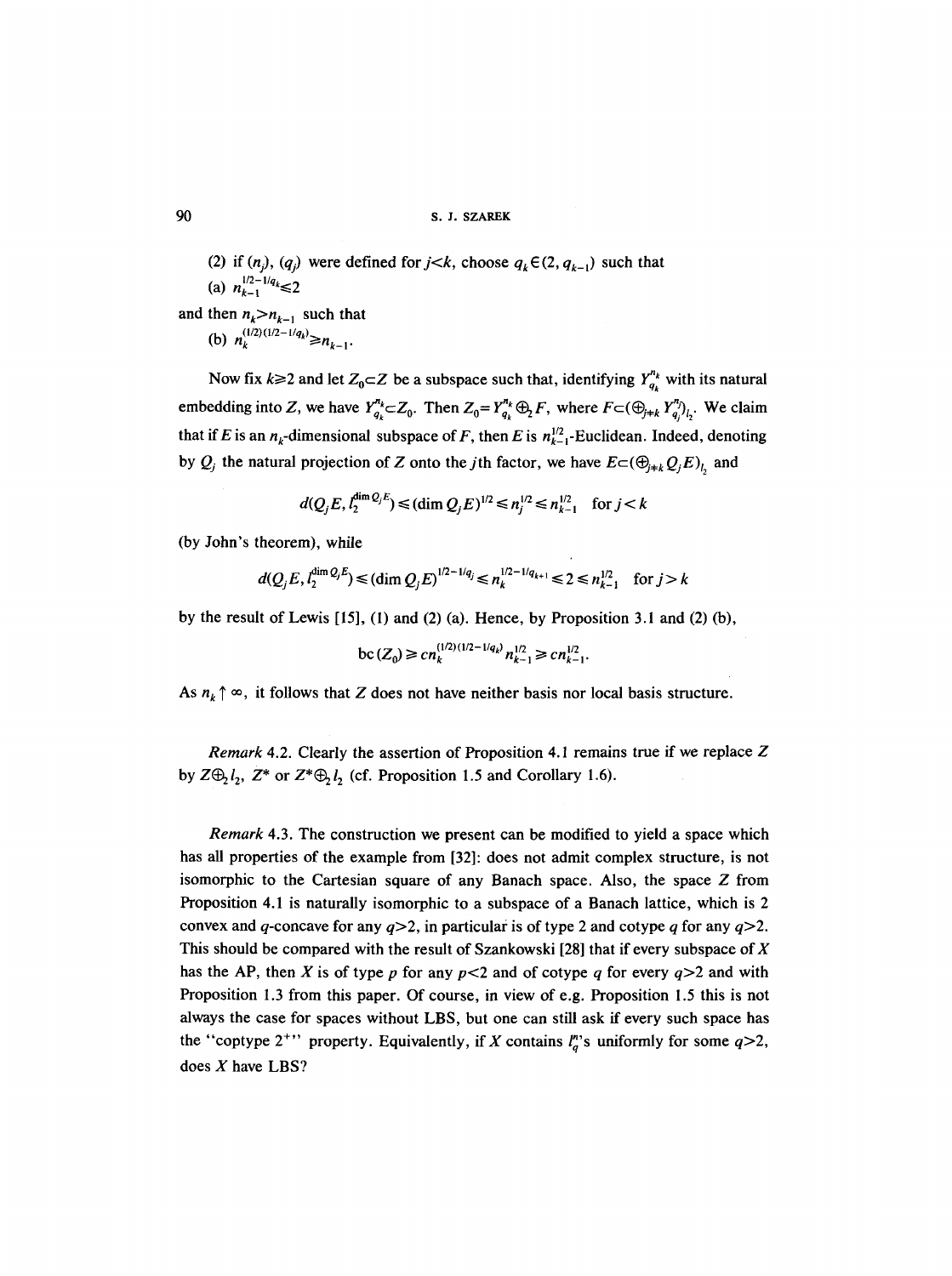# A BANACH SPACE WITHOUT A BASIS 91

# **5. Postponed proofs, additional results,** remarks

*Proof of Proposition 1.4.* Suppose that X contains  $\mathbb{I}_n^n$ 's uniformly, i.e. for each  $n \in \mathbb{N}$ there exists  $F_n \subset X$ , dim  $F_n=n$ , such that  $d(F_n, l_n^n) \leq C_0$  ( $C_0$  is a universal constant). Let E be any finite dimensional (say  $\dim E=k$ ) subspace of X. It is enough to show that there exists  $E_0$ ,  $E \subset E_0 \subset X$  such that  $bc(E_0) \leq C_1$  ( $C_1$  is a universal constant). To this end, choose  $n \ge 5^{k^2}(5^k+1)$  and  $\mathcal{F} \subset B(X^*)$ ,  $\#\mathcal{F} \le 5^k$ , which is 1/2-norming for E (i.e.  $\max_{f \in \mathcal{F}} |f(x)| \geq 1/2 ||x||$  for  $x \in E$ ). Let  $E_1 = F_n \cap \bigcap_{f \in \mathcal{F}} \ker f$ , then the codimension of  $E_1$  in  $F_n$  is  $\leq 5^k$  and it follows that there exists a subspace  $E_2 \subset E_1$ ,  $\dim E_2 \geq 5^{k^2}$ , with  $d(E_2, l_{\infty}^{\text{dim }E_2}) \leq C_0$  (use the fact that if G is an m-codimensional subspace of  $\mathbb{R}^n$ , then G intersects nontrivially every subspace spanned by  $m+1$  elements of the standard unit vector basis and hence G contains  $[n/(m+1)]$  "disjoint" nonzero vectors; or one can apply [9, Corollary 6.2] with a slightly different choice of n). Since  $\mathcal F$  is 1/2-norming for E, the projection of  $E+E_2$  onto E with kernel  $E_2$  is of norm  $\leq 2$ . Finally recall that, by [20], there exists a  $k^2$ -dimensional space  $E_3$  with bc  $(E_3) \le 2$  such that E is isometric to a subspace of  $E_3$ , complemented by a projection of norm  $\leq 2$ ; denote by  $E_4$  the kernel of  $k^2$ that projection. Now  $E_4$  is 2-isomorphic to a subspace of  $I_{\infty}$  and hence  $2C_0$ -isomorphic to a subspace  $E_5$  of  $E_2$ . Set  $E_0 = E + E_5$ , then  $d(E_0, E_3) \le 50C_0$  by a standard argument; in particular bc  $(E_0) \le 100C_0$ .

*Proof of Proposition* 1.5. We only need to show a version of Proposition 3.1, i.e. if n, q, Y, D and F are as in Proposition 3.1 and, say,  $q \leq 4$  (this is enough for the proof of Proposition 4.1), then, denoting  $Z = Y \oplus F \oplus B$  and identifyng Y in a canonical way with a subspace of Z we have that whenever  $Y \subset Z_0 \subset Z$ , then  $bc(Z_0) \ge c(B) n^{1/2(1/2 - 1/q)} D^{-1/2}$ . Again let  $(P_m)$  be the sequence of partial sum projections for some basis of  $Z_0$  with  $\sup_m ||P_m||=b$ . Since clearly  $Z_0=Y\bigoplus_2 Z_1$  for some  $Z_1 \subset F\bigoplus_2 B$ , we can consider, for each m, the matrix decomposition

$$
P_m = \begin{bmatrix} S_m & B_m \\ A_m & C_m \end{bmatrix} \begin{bmatrix} Y \\ Z_1 \end{bmatrix}.
$$

To complete the argument as in the case of Proposition 3.1 (see (6) and the paragraph following it), we need to show that  $\gamma_2(B_mA_m) \leq C'(B) \cdot b^2D$ . To this end, observe first that Y, being a subspace of  $L_q$  with  $q \leq 4$  has type 2 constant bounded independently of q, n. Next, notice that  $A_m$  takes values in an at most n-dimensional subspace of  $Z_1$ , say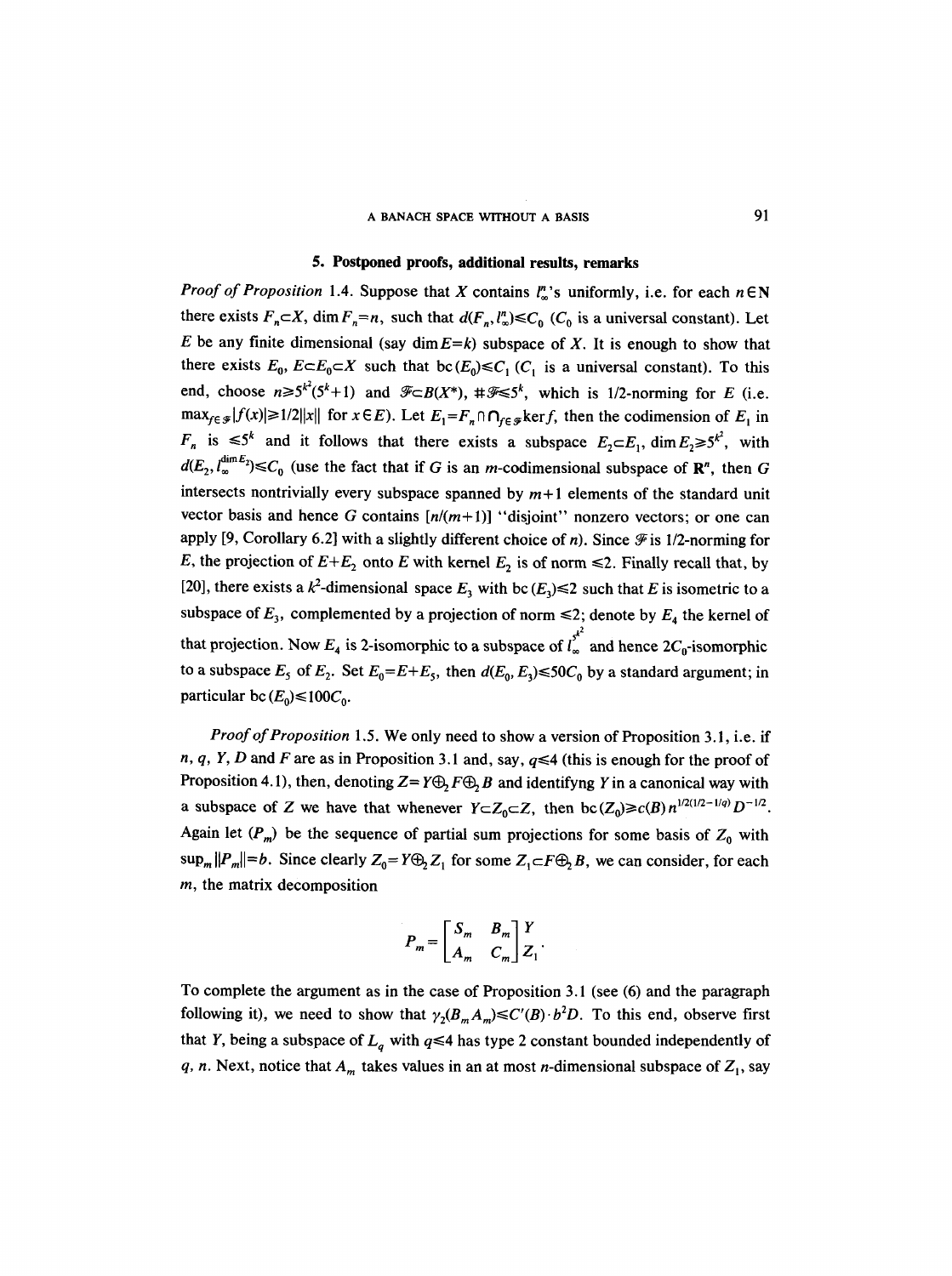92 s.J. SZAREK

 $Z_2$ , and then it is easily seen that the cotype 2 constant of  $Z_2$  does not exceed the maximum of  $D$  and the cotype 2 constant of  $B$ . Now for an operator  $u$  between a type 2 and a cotype 2 space we have the estimate  $\gamma_2(u) \leq C \cdot ||u||$  (with C being the product of respective type 2 and cotype 2 constants; see [22] for the most general fact in this direction); since  $\gamma_2(B_mA_m) \leq ||B_m|| \cdot \gamma_2(A_m) \leq b \cdot \gamma_2(A_m)$  and  $||A_m|| \leq b$ , the required estimate follows.

*Remark* 5.1. An argument similar to, but simpler than, the proof of Proposition 2.2 shows that if in Proposition 1.5 we replace B by  $c_0$  (or any  $\mathscr{L}_{\infty}$ -space) we still get that the resulting direct sum does not have a basis (nor LFIBS; use Grothendieck's result [15, Theorem 4.3]). This was observed during a conversation between Bill Johnson and the author and led to Proposition 1.5. We preferred to emphasize the version given in Proposition 1.5 as it yields reflexive examples.

PROPOSITION 5.2. *Given n there exists an n-dimensional normed space X such that*  whenever Y is another normed space and  $A: X \rightarrow Y$ , B:  $Y \rightarrow X$  operators such that  $BA=I<sub>x</sub>$ , then

$$
\dim Y \cdot ||A|| \cdot ||B|| \cdot \text{bc}(Y) \ge c \left(\frac{n}{1 + \ln n}\right)^{3/2}
$$

*Proof.* Let  $X=(\mathbb{R}^n, ||\cdot||)$  be the space given by [31, Corollary 1.6]. Then, for any *TEL(X),* 

$$
\inf \|T - \lambda I\|_{C_1} \le C[n(1 + \ln n)^3]^{1/2} \|T\|_{L(X)},\tag{7}
$$

where  $\|\cdot\|_{C_1} = \sum_j s_j(\cdot)$  is the usual trace class (nuclear) norm. Now let Y, A and B be as in the proposition and denote  $b=bc(Y)$ . Assume for simplicity that  $n=2k$  and dim  $Y=mk$ for some k,  $m \in \mathbb{N}$ . Then  $I_Y = \sum_{i=1}^m P_i$ , where each  $P_j$  is a projection,  $\text{rank } P_j = k$  and  $||P_j|| \le 2b$ . Consequently,  $I_x = \sum_{j=1}^m BP_jA$ ; denote  $T_j = BP_jA$ . Then rank  $T_j \le k$ ,  $||T_x|| \le 2b||A|| \cdot ||B||$  and so, by (7),

$$
\inf_{\lambda \in \mathbf{R}} ||T_j - \lambda I||_{C_1} \le 2bC||A|| \cdot ||B|| [n(1 + \ln n)^3]^{1/2}.
$$
 (8)

Since rank  $T_i \le k$ ,  $T_i$  vanishes on a k-dimensional subspace of  $\mathbb{R}^n = \mathbb{R}^{2k}$  and hence, for any  $\lambda \in \mathbb{R}$ ,

$$
||T_j - \lambda I||_{C_1} \ge k|\lambda| = \frac{1}{2}||\lambda I||_{C_1}
$$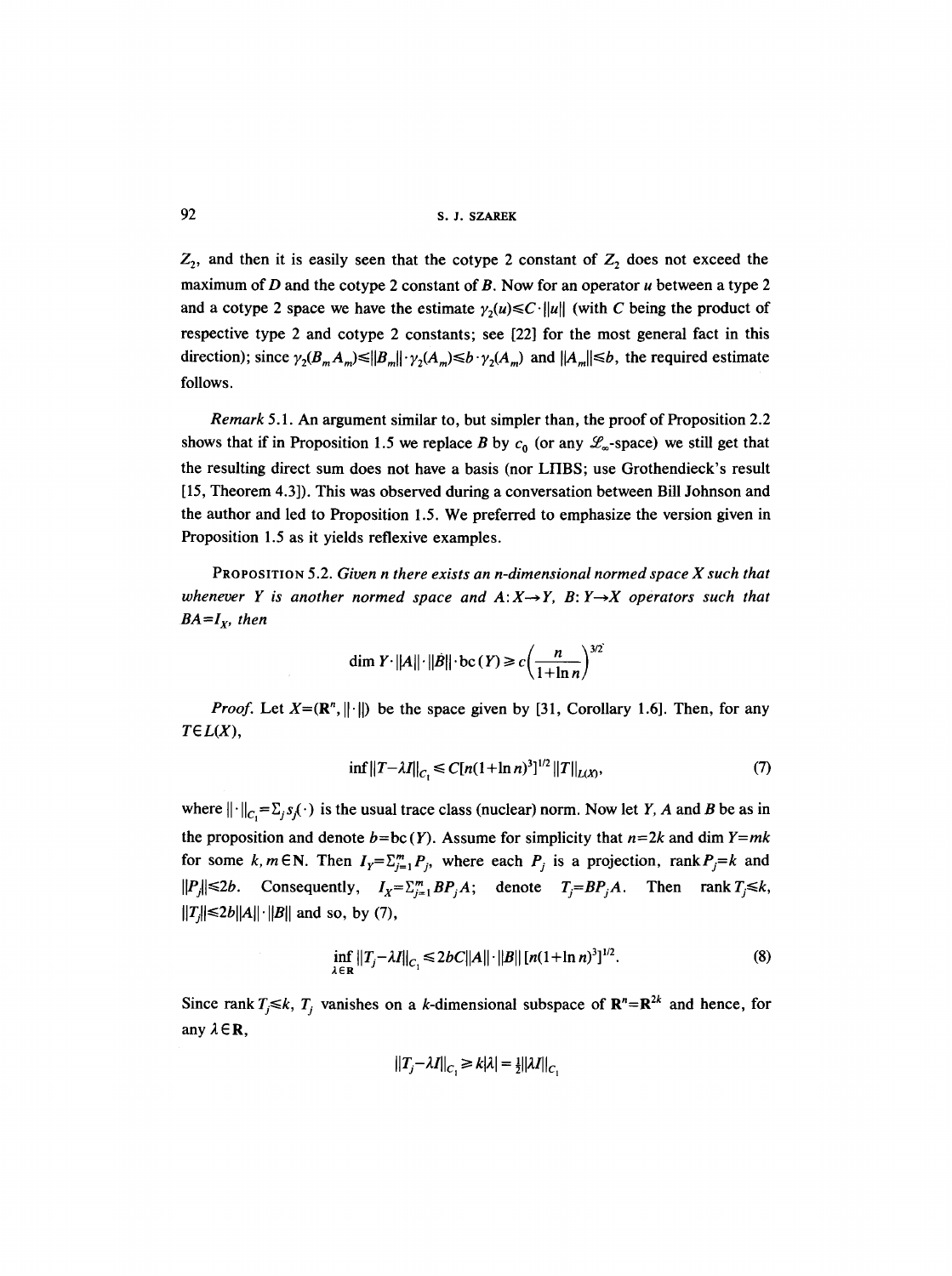Combining this with (8) we get

$$
||T_j||_{C_1} \le \inf_{\lambda \in \mathbf{R}} (||T_j - \lambda I||_{C_1} + ||\lambda I||_{C_1}) \le 6bC||A|| \cdot ||B|| [n(1 + \ln n)^3]^{1/2}.
$$

Now

$$
n = ||I||_{C_1} = \left|\left|\sum_{j=1}^m T_j\right|\right|_{C_1} \leq \sum_{j=1}^m ||T_j||_{C_1} \leq m \cdot 6bC||A|| \cdot ||B|| \left[n(1 + \ln n)^3\right]^{1/2},
$$

whence the proposition follows (remember  $b = bc(Y)$  and  $m=2n^{-1}$  dim Y).

*Remark* 5.3. The assertion of Proposition 5.2 says roughly that if X is "wellisomorphic" to a "well-complemented" subspace of a space  $Y$  with a "good" basis, then dim  $Y \ge C(n/(1+\ln n))^{3/2} >> n=\dim X$ . On the other hand, a modification of the argument from [20, Remark 2] shows that one can always have  $||A||=1$ ,  $||B||\le 2$ , bc (Y)  $\leq$  2 and dim  $Y$   $\leq$   $(1 + n^{1/2})^3$ .

*Remark* 5.4. An interesting related open problem (which the author heard from A. Pelczynski) is whether every *n*-dimensional normed space  $X$  is isometric to a subspace of a 2*n*-dimensional space Y with bc  $(Y) \leq C'$ , C' a universal constant. We get this for free if  $X=Y_q$  from Corollary 2.3. It would be interesting to verify this for X from Theorem 2.1.

PROPOSITION 5.5. If dim  $Y=n$  and  $d(Y, l^n) \le D$ , then

$$
bc(Y\oplus_2 l_2) \leq \frac{1}{2}(1+D^{1/2}).
$$

*Moreover, if*  $\varepsilon > 0$  *and*  $N \ge C(\varepsilon) nD$ *, then* 

$$
\operatorname{bc}\left(Y \oplus I_2^N\right) \le \frac{1}{2}(1+\varepsilon)(1+D^{1/2}).\tag{9}
$$

*Consequently, the estimate*  $bc (Y \oplus_i I) \geq cn^{(1/2)(1/2-1/q)}$  *in Proposition 3.1 is sharp.* 

*Sketch of the proof* (cf. [20], [21]). Let  $(x_i)$  be a basis of Y such that

$$
D^{-1/2}\left(\sum |t_j|^2\right)^{1/2} \leq \left\|\sum t_j x_j\right\| \leq D^{1/2}\left(\sum |t_j|^2\right)^{1/2} \tag{10}
$$

for all scalars  $(t_j)$ . Let  $m=2^s$  for some  $s \in \mathbb{N}$  and let  $w=(w_{ij})_{i,j=1}^m$  be the  $m \times m$  Walsh orthogonal matrix, in particular  $w_{i1} = w_{1i} = m^{-1/2}$  for all *i*. Set  $N = n(m-1)$  and if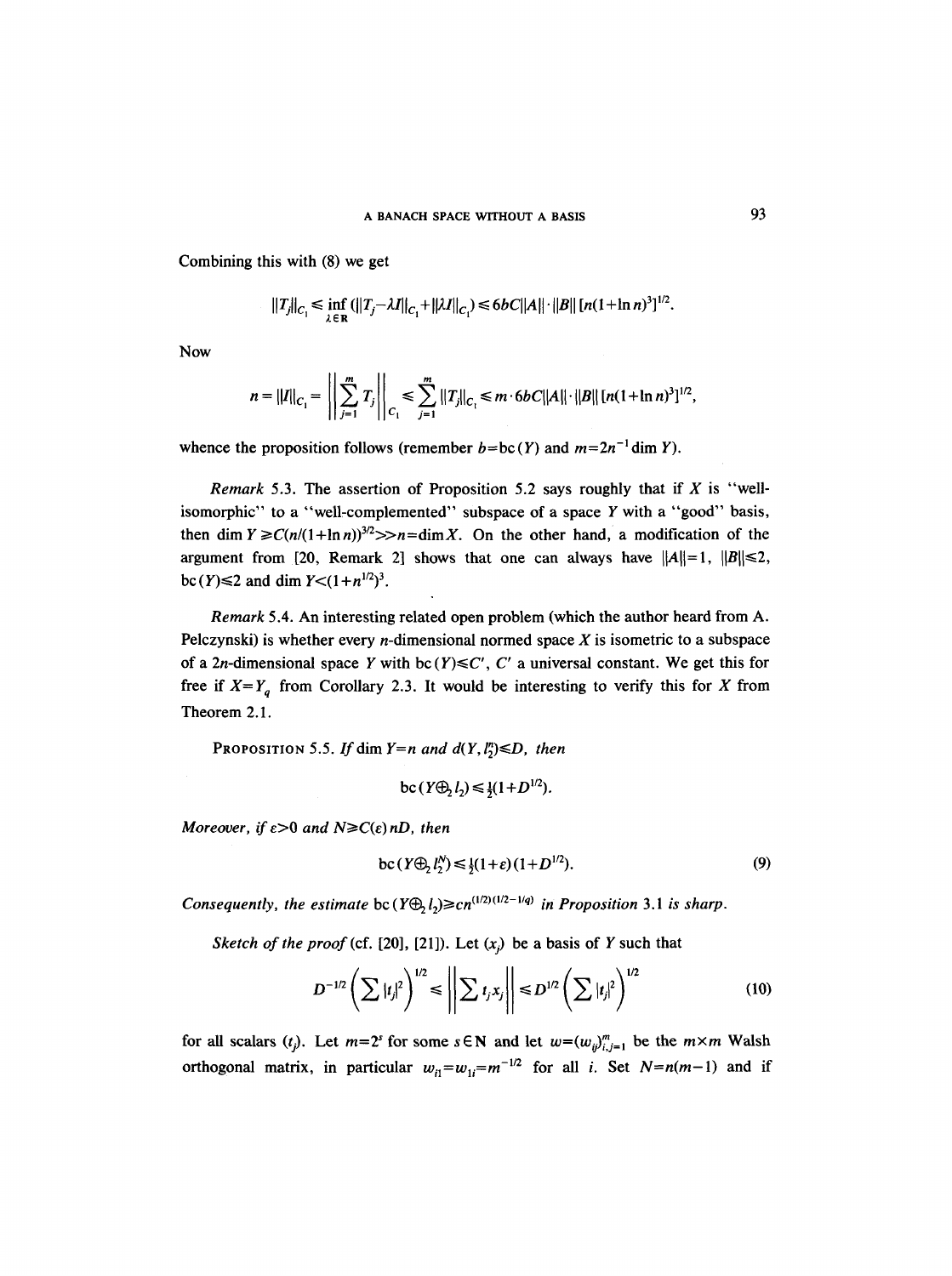94 S. J, SZAREK

 $1 \le k \le N+n=mn$ , say  $k=(r-1)n+s$  with  $1 \le r \le m$ ,  $1 \le s \le n$ , let

$$
y_k = w_{1r} x_s + \sum_{t=2}^m w_{tr} e_{(s-1)(m-1)+t-1},
$$

where  $(e_j)$  is the standard basis of  $l_2^N$  and  $y_k \in Y \bigoplus_2 l_2^N$ . Then  $(y_k)$  is a basis of  $Y \bigoplus_2 l_2^N$ . We claim that bc  $(y_k) \leq (1+\varepsilon)(1+D^{1/2})$  if  $m \geq c(\varepsilon)D$ , whence (9) readily follows. To this end, observe that if  $k=dn$ ,  $d\leq m$ , then the projection  $P: \sum_{i=1}^{nm} t_i y_i \rightarrow \sum_{i=1}^{k} t_i y_i$  has the matrix representation

$$
\begin{bmatrix} \lambda I & [\lambda(1-\lambda)]^{1/2}I & 0 \ [A(1-\lambda)]^{1/2}I & 0 & F \ [A(1-\lambda)I & 0 & 0 & 0 \end{bmatrix} \begin{bmatrix} Y \\ E \\ E \\ F \end{bmatrix}
$$

where  $\lambda = d/m$ ,  $E \oplus F$  is some orthogonal splitting of  $l_2^N$  with dim  $E=n$  and Q is some orthogonal projection in  $F$ . A standard argument (remember (10)) shows that

$$
||P|| \le ||\left[\begin{matrix} \lambda & [\lambda(1-\lambda)]^{1/2} D^{1/2} \\ [\lambda(1-\lambda)]^{1/2} D^{1/2} & 1-\lambda \end{matrix}\right]||_{L(\ell_2^2)} = \frac{1}{2}(1+D^{1/2}).
$$

In the case of general  $k=(r-1)n+s$ , we get a very similar matrix representation, e.g. in the left upper corner the  $n \times n$  submatrix  $\lambda I$  is replaced by

$$
\begin{bmatrix} \frac{r}{m}I & 0 \\ 0 & \frac{r-1}{m}M \end{bmatrix} \text{ span } \{x_j: 1 \le j \le s\}
$$
  
span  $\{x_j: s < j \le n\}$ 

and consequently its norm as an operator on Y does not exceed  $r/m+D/m$  (use (10)). Similar statements hold for the remaining submatrices and so, if *D/m* is small when compared to  $\varepsilon$ , we get (9). The first statement from the proposition follows then right away.

COROLLARY 5.6. If X is a Banach space,  $\dim X = \infty$ , and Y a finite dimensional *subspace, then there exists*  $Y_1, Y \subset Y_1 \subset X$ *, such that*  $bc(Y_1) \leq d(Y_1, \zeta_2^{\dim Y})^{1/2}$ .

*Proof.* Use [19, Theorem 5.8] and Proposition 5.5.

### **6. The complex case**

The complex case requires special treatment because [30, Theorem 15], stated in this paper as Theorem 2.1, was originally proved only in the real form. We have, however,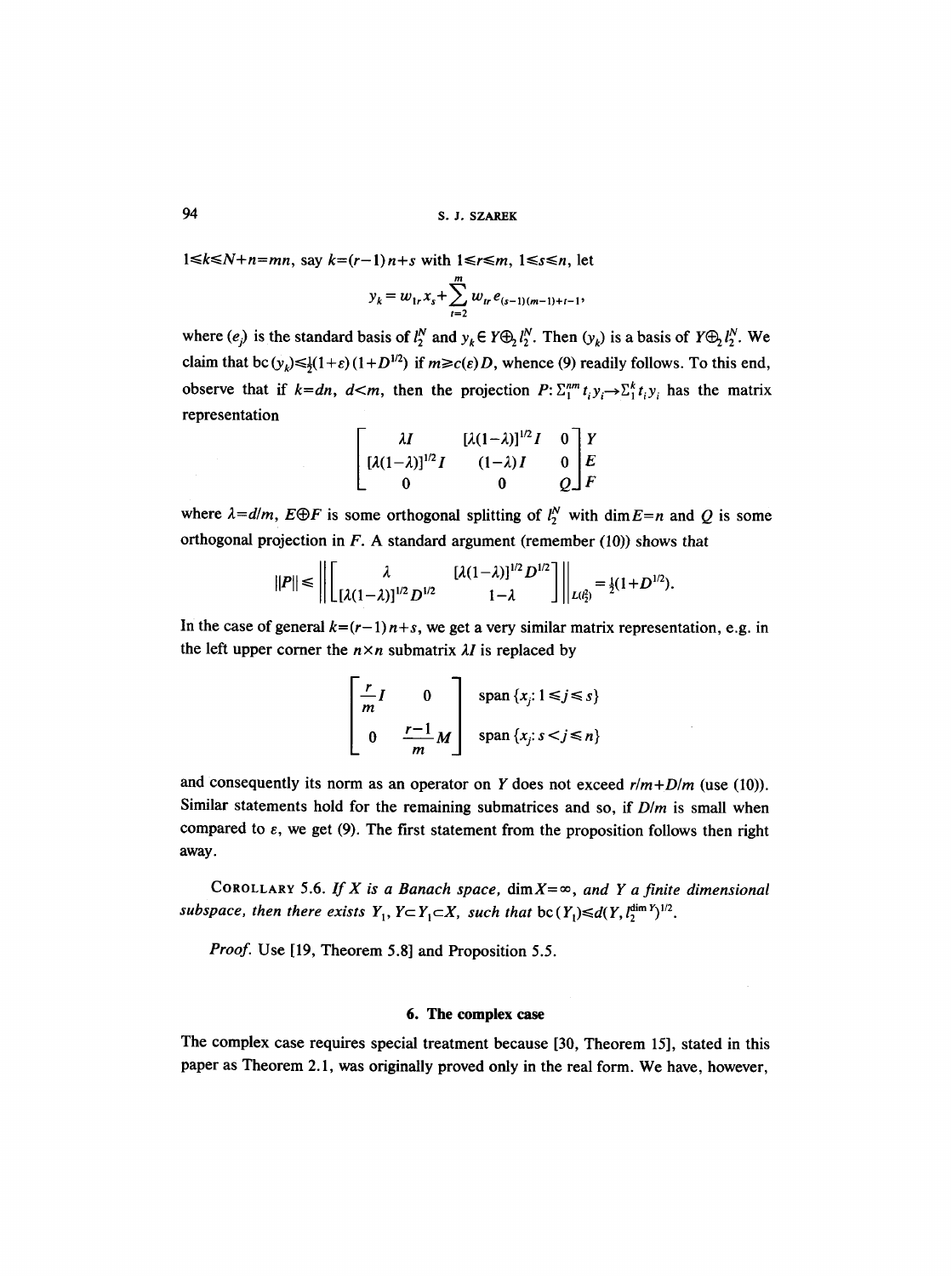PROPOSITION 6.1. *If X is the space from Theorem* 2.1, *Let X be its complexification. More specifically, if*  $X = l_1^N(\mathbf{R})/E$  as provided by Theorem 2.1(i), we set  $\tilde{X} = l_1^N(C)/(E+iE)$ . Then the conditions (i)–(v) of Theorem 2.1 hold with X, **R**, **R**<sup>n</sup>, real  $l_p^k$ *replaced by*  $\hat{X}$ *, C, C<sup>n</sup>, complex*  $l_n^k$  *respectively; the exponent 1/n in (iii) replaced by 1/2n* and (v) restricted to C-linear operators on  $\tilde{X}$ .

*Proof.* (i) and (ii) follow directly from the definition of  $\tilde{X}$ . (iii) is geometrically obvious if we notice that  $B(l^n_2(C))=B(l^n_2(R)\bigoplus_l l^n_2(R))$ ,  $B(l^n_1(C))\subset B(l^n_1(R)\bigoplus_l l^n_1(R))$  and consequently, with canonical identifications,  $B(\tilde{X}) \subset B(X \oplus_i X)$ . (iv) follows from the fact that in the identification  $\bar{X}=X\oplus iX$  the coordinate projections are of norm 1 (we may need the constant C to be twice bigger; note, however, that  $\tilde{X}$  satisfies the Grothendieck theorem also for R-linear operators). Finally, to show (v), we need to observe that any C-linear operator T on  $\tilde{X}$  can be written as

$$
T = \begin{bmatrix} A & -B \\ B & A \end{bmatrix} \begin{matrix} X \\ iX \end{matrix},
$$

where  $A, B \in L(X)$  and  $||A||, ||B|| \le ||T||$ .

Consequently, by Theorem 2.1 (v), there exist  $\alpha, \beta \in \mathbb{R}$  such that  $||A-aI||_{C_0} \le \delta n$ ,  $||B-\beta I||_{C_0} \leq \delta n$ . Set  $\lambda = \alpha + \beta i$ , then

$$
\lambda I_{\hat{X}} = \begin{bmatrix} \alpha I & -\beta I \\ B I & \alpha I \end{bmatrix} \begin{bmatrix} X \\ iX \end{bmatrix}
$$

and so  $||T-\lambda I_{\hat{X}}||_{C_0} \le 2\delta n$ . This shows (i) with  $c(\cdot)$  replaced by  $c(\frac{1}{2})$ . Note that we are using here the complex ideal quasinorm  $\|\cdot\|_{C_0}$ ; for the real one an additional factor 1/2 would be needed.

The complex version of Theorem 1.I follows now exactly as the real one; with proper care we can also make the complex example to be the complexification of the real example. As a bonus, we get a complex version of Corollary 1.2 from [32] (cf. Remark 4.3).

COROLLARY 6.2. *The complex space from Theorem 1. I can be constructed to be nonisomorphic to the Cartesian square of any complex Banach space.* 

In fact, a statement stranger than Proposition 6.1 holds.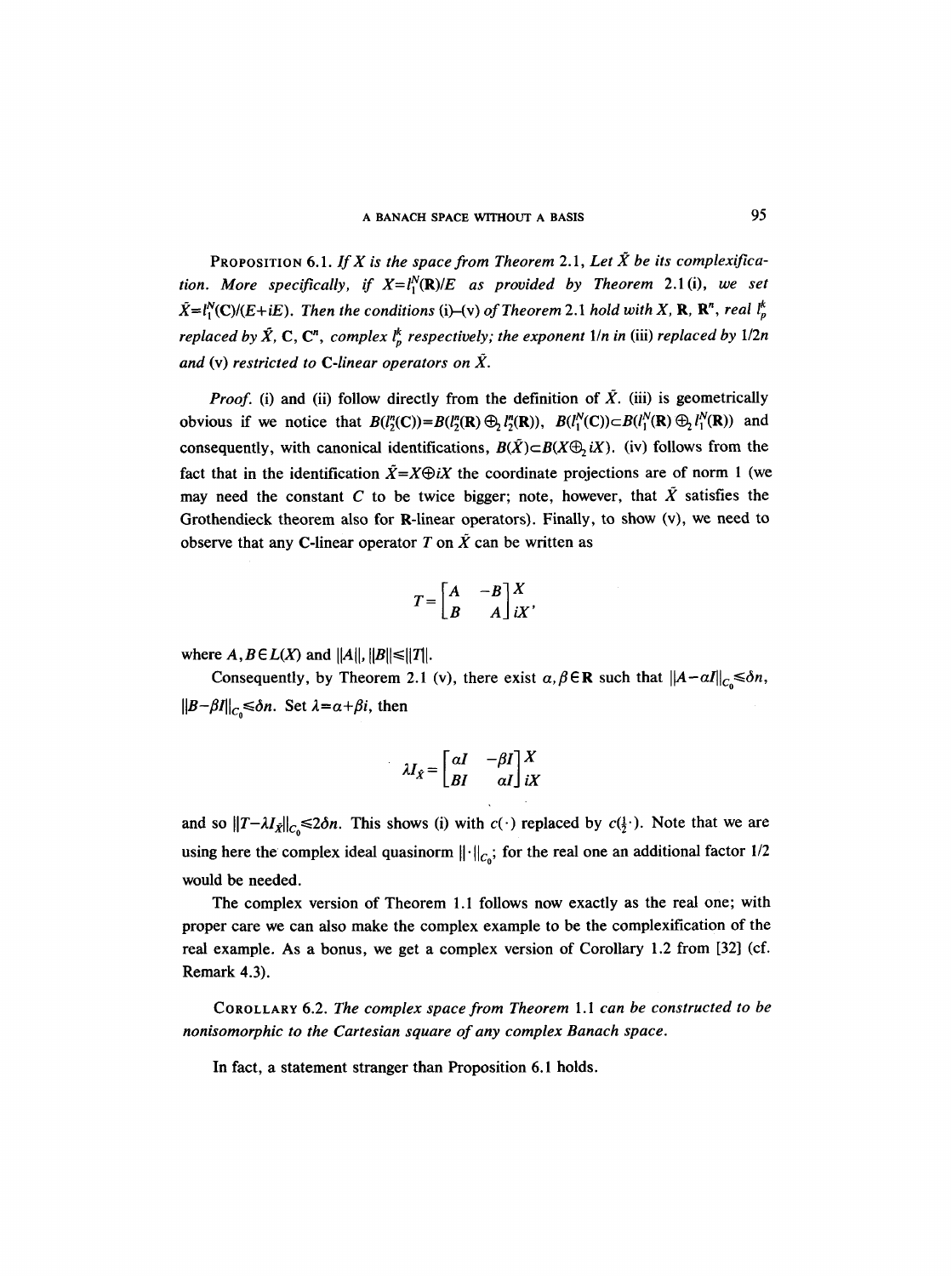**96 s.J. SZAREK** 

**PROPOSITION 6.3. Given**  $\delta \in (0, 1)$  **and**  $n \in \mathbb{N}$  **there exists a complex normed space**  $X=(\mathbb{C}^n, \|\cdot\|)$  *such that the conditions* (i)–(v) *of Theorem* 2.1 are *satisfied in the same sense as in Proposition 6.1 With* (v) *(and* (iv)) *holding for R-linear operators.* 

*Sketch of the proof.* Of course X can not be a complexification of a real space. Instead, we have to use [31, Theorem 1.4] with  $\mathbb{C}^n$  identified with  $\mathbb{R}^{2n}$  and  $F = \{I, iI, -I, -iI\}$ . The properties (i)–(iv) follow then, as in Theorem 2.1, from the construction in [31] (see [31, Section 5 (a)]). To get (v), it is certainly enough to prove the following.

LEMMA 6.4. If  $\delta \in (0, 1)$  and T is R-linear on C<sup>n</sup> such that  $||T - \lambda I||_{C_{\delta}} \geq \delta n$  for every  $\lambda \in \mathbb{C}$ , then there exists a C-linear subspace  $H \subset \mathbb{C}^n$ ,  $k = \dim H \geq 10^{-5}$  on such that if  $\alpha = 10^{-3}\delta$ , *then* 

$$
||P_{H^{\perp}} Tx||_2 \ge a||x||_2 \quad \text{for} \quad x \in H. \tag{11}
$$

*where*  $P_{H^{\perp}}$  *denotes the orthogonal projection onto*  $H^{\perp}$ *. In the language of* [31] *this means that T satisfies the "mixing" condition*  $(M_{k,q})$ .

*Proof.* Let

$$
T = \begin{bmatrix} T_{11} & T_{12} \\ T_{21} & T_{22} \end{bmatrix} \begin{matrix} \mathbf{R}^n \\ i\mathbf{R}^n \end{matrix}
$$

be the matrix representation of  $T$ . We consider the following dychotomy:

- (a) there exist reals  $a_{uv}$ ,  $\mu$ ,  $\nu=1,2$ , such that  $||T_{\mu\nu}- a_{\mu\nu}I||_{C_0} \leq \delta n/50$  for  $\mu$ ,  $\nu=1,2$
- (b) for some  $\mu$ ,  $\nu$ ,  $||T_{\mu\nu}-aI||_{C} > \delta n/50$  for all  $a \in \mathbb{R}$ .

The case (a) is easy to settle: if  $A = (a_{\mu\nu} I)_{\mu\nu} \in L(\mathbb{R}^{2n})$  then

$$
||T - A||_{C_0} \le 2\delta n/25
$$
 (12)

and hence  $||A - \lambda I||_{C_0} \ge 0.92\delta n$ . An elementary argument shows then that a version of (11) with T replaced by A,  $k=$ dim  $H=[\frac{1}{2}n]$  and  $\alpha=0.23\delta$  holds. Since, by (12), T is very close to  $A$  on a subspace of small codimension, (11) readily follows. The case (b) is somewhat harder. First, replacing  $Tx$  by  $T(ix)$ ,  $iTx$  or  $iT(ix)$  if necessary, we may assume that  $||T_{11}-aI||_{C_0} > \delta n/50$  for all  $a \in \mathbb{R}$ . By [31, Proposition 6.1], there is  $E\subset \mathbb{R}^n$ , dim  $E \ge \delta n/1800$ , such that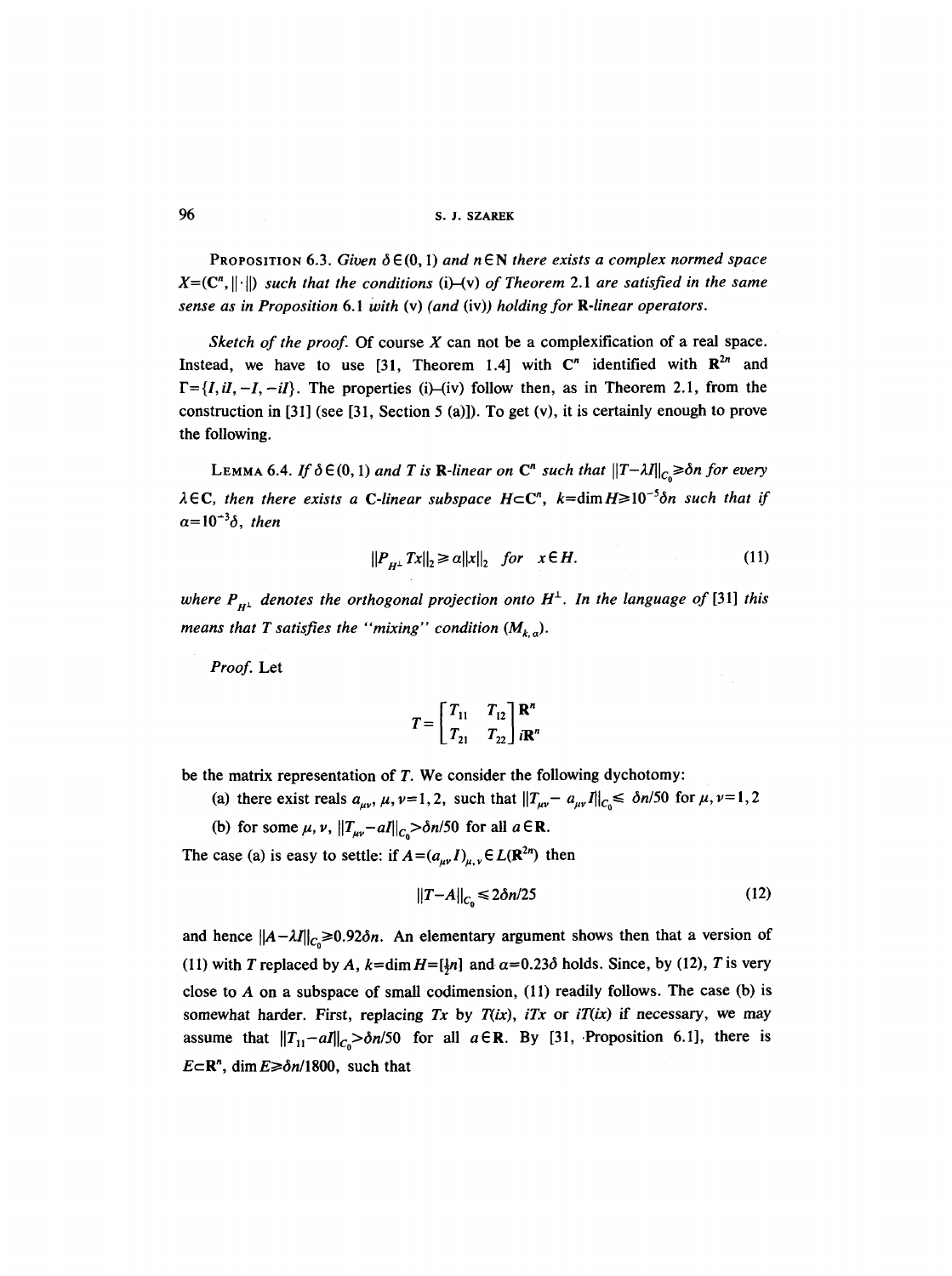**A BANACH SPACE WITHOUT A BASIS** 97

$$
||P_{E^{\perp}} T_{11} x||_2 \ge \frac{\delta}{300} ||x||_2
$$
 for  $x \in E$ .

Now choose by induction (cf. [31, Lemma 4.1]) an orthonormal sequence  $(x_j)$ ,  $j=1, ..., m$   $(m \geq \frac{1}{4} \dim E)$ , in E such that if  $E_j = P_{F_i}[T_{11}x_j, T_{12}(ix_j)] \subset \mathbb{R}^n$ , then  $E_j$ 's are mutually orthogonal. By enumerating  $x<sub>i</sub>$ 's appropriately, we can assume that, for  $j=1,2,..., 2k$  ( $k\geq \frac{1}{8}m-1$ ), all  $(P_{E^{\perp}}T_{11}x_i, P_{E^{\perp}}T_{12}ix_j)$  are of the same sign and the same is true about  $||P_{F^{\perp}}T_{11}x_j||_2-||P_{F^{\perp}}T_{12}(ix_j)||_2$ . These conditions finally guarantee that if we set  $h_s = 2^{-1/2}(x_{2s-1}+ix_{2s})$ , then  $H=[h_s: s=1,2,...,k]$  (complex span) works in (11).

Arguing exactly as before we deduce the following strengthening of the complex version of Theorem 1.1 and Corollary 6.2.

COROLLARY 6.5. *These exists a complex superreflexive Banach space with (complex) unconditional finite dimensional decomposition which does not have a basis even in the real sense and is not real-isomorphic to a Cartesian square of any real Banach space.* 

#### **References**

- [1] BOCKAREV, S. V., Existence of a basis in the space of functions analytic in a disc and some properties of the Franklin system. *Mat. Sb.*, 95 (1974), 3-18 (russian).
- [2] -- Construction of bases in finite dimensional spaces of functions analytic in a disc. *Dokl. Akad. Nauk SSSR,* 264 (1982), 1295-1297 (russian).
- [3] BOURGAIN, J., Real isomorphic complex Banach spaces need not be complex isomorphic. *Proc. Amer. Math. Soc., 96* (1986), 221-226.
- [4] BOUR6AIN, J. & MILMAN, V., Dichotomie du cotype pour les espaces invariants. *C. R. Acad. Sci. Paris,* 300 (1985), 263-266.
- [5] BOURGAIN, J. & PELCZYNSKI, A., Private communication.
- [6] BROWN, L. G. & KOSAKI, H., Jensen's inequality in semi-finite von Neumann algebras. Preprint.
- [7] ENFLO, P., A counterexample to the approximation property in Banach spaces. *Acta Math.*, 130 (1973), 309-317.
- [8] FIGIEL, T. & JOHNSON, W. B., The approximation property does not imply the bounded approximation property. *Proc. Amer. Math. Soc.,* 4 (1973), 197-200.
- [9] -- Large subspaces of l~ and estimates of the Gordon-Lewis constant. *Israel J. Math.,* 37 (1980), 92-112.
- [10] GLUSKIN, E. D., The diameter of Minkowski compactum is roughly equal to *n. Functional Anal. Appl.,* 15 (1981), 72-73.
- [11] ~ Finite dimensional analogues of spaces without a basis. *Dokl. Akad. Nauk SSSR,* 261 (1981), 1046-1050 (russian).
- [12] GROTHENDIECK, A., Produits tensoriels topologiques et espaces nucleaires. *Mem. Amer. Math. Soc.,* 16 (1955).
- [13] JoHssos, W. B., Factoring compact operators. *Israel J. Math.,* 9 (1971), 337-345.
- [14] JOHNSON, W. B., ROSENTHAL, H. P. & ZIPPIN, M., On bases, finite dimensional decomposition and weaker structures in Banach spaces. *Israel J. Math.,* 9 (1971), 488-506.